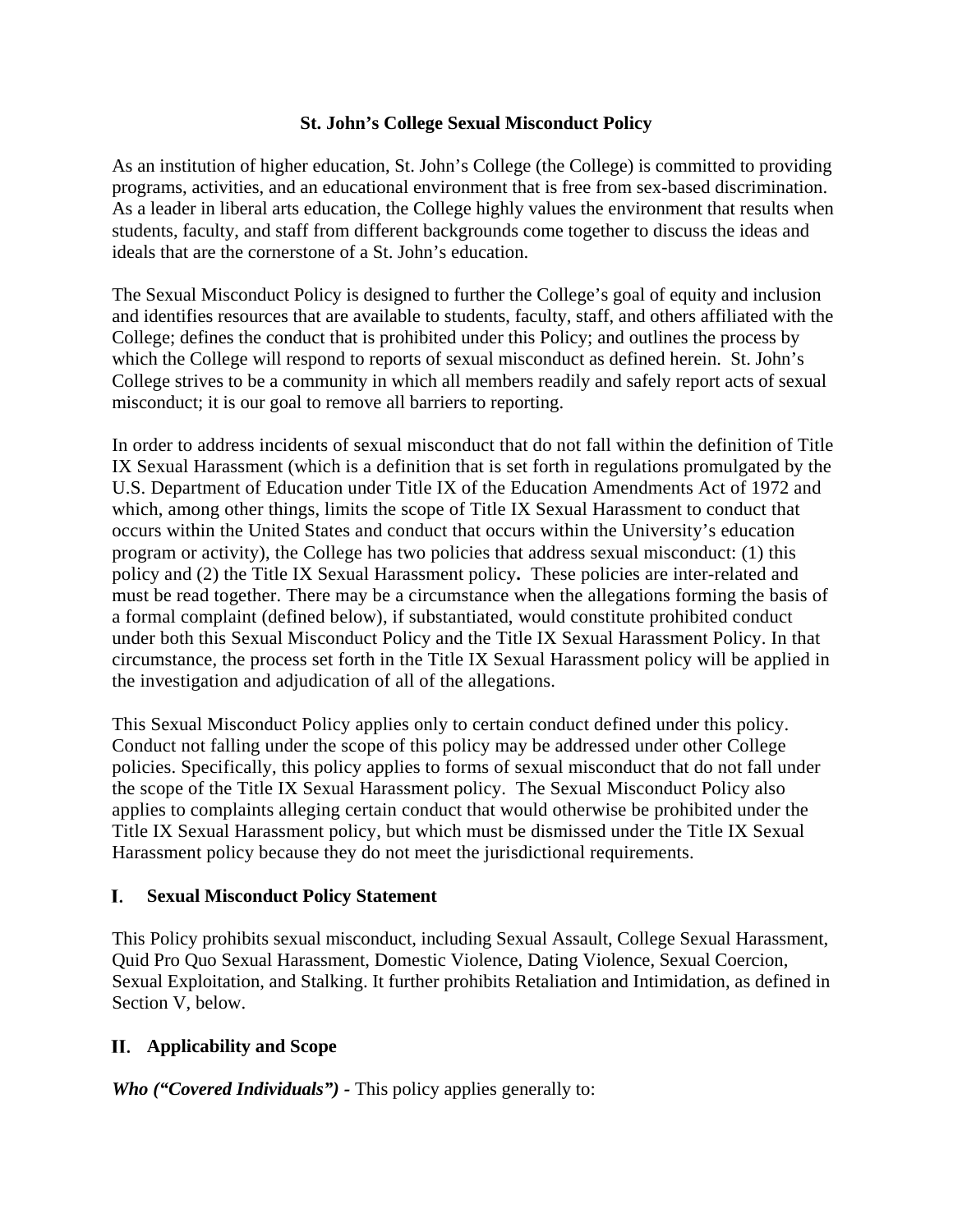- All members of the College community including all students, faculty, staff, recognized groups, and Board members; and
- Alumni, visitors, and third parties engaged in business with the College.

*Where -* This policy applies to:

- Conduct that occurs in the local vicinity but outside of a College program or activity; or
- Conduct that occurs outside of the United States when the conduct is associated with a college-sponsored program or activity, such as travel, research, or internship programs; or
- Conduct that involves the use of the College's computing and network resources from a remote location, including but not limited to accessing email accounts;
- Conduct that occurs outside the local vicinity and outside of a College program or activity, but the College determines that it implicates a substantial-College interest, for instance, where the conduct may create a hostile environment for community members on an on-going basis

What - This policy applies to all forms of sexual misconduct, as defined herein. Allegations of sexual misconduct that do not fall under this policy because they do not constitute prohibited conduct as defined herein, may constitute violations of other College policies, including the Title IX Sexual Harassment Policy.

*When* - Reports of sexual misconduct may be made to the College at any time. The College encourages those who experience or witness the alleged act of sexual misconduct to report it immediately in order to maximize the College's ability to respond and conduct a thorough investigation. Prompt reporting allows evidence to be preserved, witnesses to be interviewed, and any disciplinary/resolution process to move forward most effectively. The ability to investigate a report and take action against a Respondent becomes more limited as time goes on. Disciplinary action can generally only be taken against a Respondent as long as that person is enrolled, employed, or otherwise affiliated with the College. This does not preclude the College from taking administrative actions against Respondent's who are unaffiliated with the College. Administrative actions may include, but are not limited to, barring an individual from College property or attending College-affiliated events.

The College also has a Title IX Sexual Harassment and a Non-Discrimination and Anti-Harassment Policy. These policies addresses protected-class based discrimination and sexual misconduct that does not constitute Title IX Sexual Harassment as defined in Section III of this policy, and other forms of discrimination which are prohibited by the College, but are not violations of this policy. If particular conduct would be prohibited by both this Policy and by the Non-Discrimination and Anti-Harassment Policy, this Policy controls.

Inquiries about this Policy should be made to the appropriate Sexual Misconduct Coordinator:

- In Santa Fe: Christine Guevara, Executive Director, Campus Health and Wellness. Weigle Hall Room 117, [Christine.Guevara@sjc.edu,](mailto:Christine.Guevara@sjc.edu) 505-984-6128.
- In Annapolis: Danielle Lico, Executive Director, Campus Wellness. Mellon Hall 119,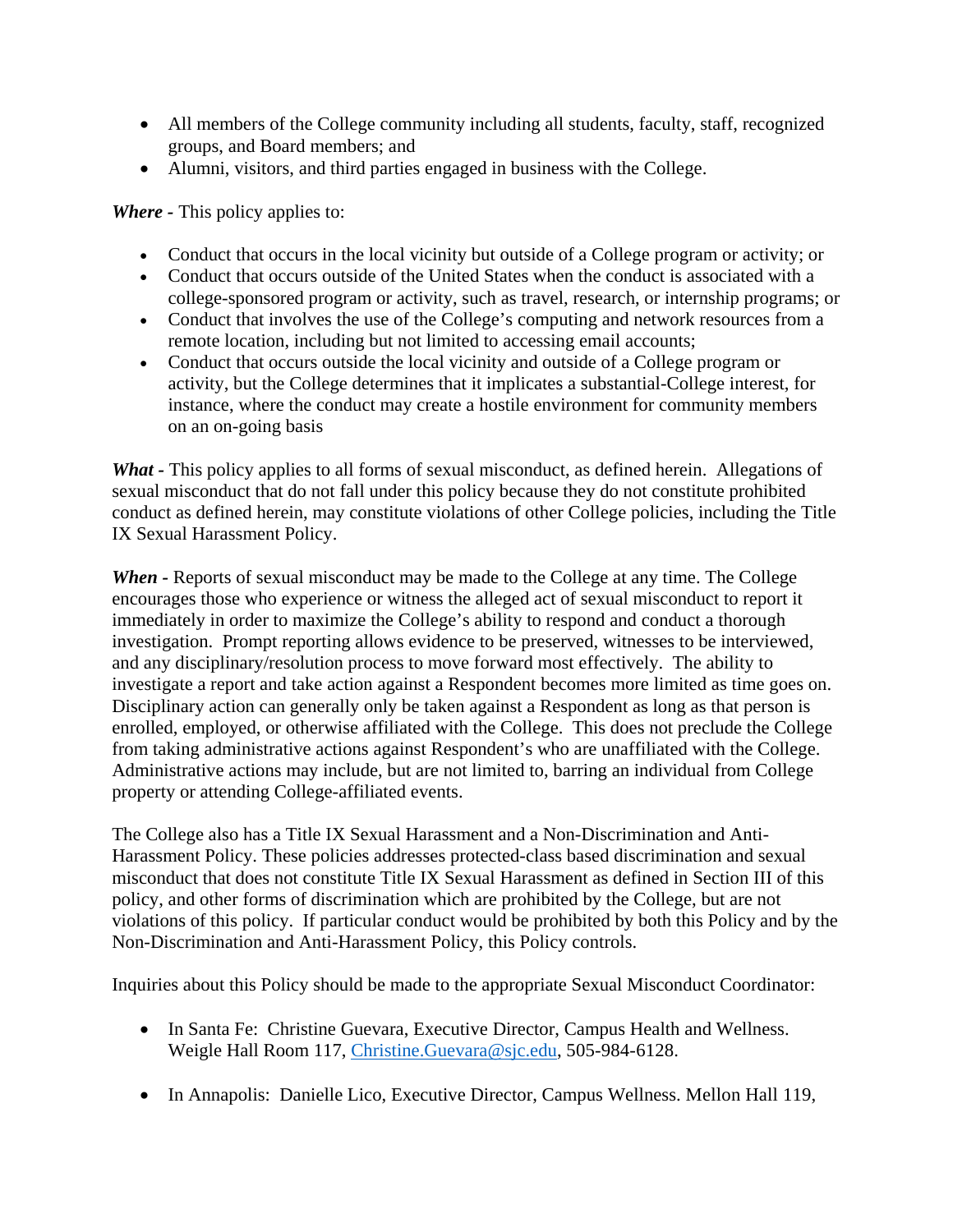### [Danielle.Lico@sjc.edu,](mailto:Danielle.Lico@sjc.edu) 410-626-2530

### **III.** Definitions

- **A. Complainant** is an individual(s) who has standing to file a Formal Complaint under this policy. This generally refers to an individual who directly experienced a violation(s) of this policy.
- **B. Confidential resources/persons** are those who are not required to convey a report of misconduct or harassment to a Sexual Misconduct Coordinator. *Completely*  confidential persons to whom reports can be made are the mental health counselors. Such reports will not be shared without the reporter's explicit permission, except in extreme circumstances. *Mostly* confidential reporting persons include physicians, nurse practitioners, and other counselors. Mostly confidential reporting persons will keep reports as confidential as possible, but must share de-identified information with a Sexual Misconduct Coordinator.
- **C. Consent** is informed, freely and actively given speech or action that indicates willingness to participate in mutually agreed upon specific sexual contact. Consent must be given from the beginning to the end of each instance of sexual activity and for each type of sexual contact. Consent cannot be given by someone who is incapacitated, by alcohol or other drugs or for some other reason (for example, age or disability). Silence and/or lack of resistance on the part of the Complainant does not imply consent. A previous relationship or prior consent does not imply consent to future sexual acts. Consent is not indefinite; it can be withdrawn at any time. Consent is not given if it results from the use of threat of physical force, deception, lying, intimidation, coercion, or any other factor that would eliminate an individual's ability to choose whether or not to have sexual contact.
- **D. Dating Violence** means an act of violence committed by a person who is or has been in a social relationship of a romantic or intimate nature with the person who is subject to such behavior. The existence of such a relationship shall be determined based on all of the following: the Complainant's statement, the length of the relationship, the type of relationship, and the frequency of interaction between the persons involved in the relationship. For the purposes of this definition:
	- 1. Dating Violence includes, but is not limited to, sexual or physical abuse or the threat of such abuse.
	- 2. Dating Violence does not include acts covered under the definition of Domestic Violence.
- **E. Domestic Violence** refers to felony or misdemeanor crimes of violence committed by a current or former spouse of the victim (or a person similarly situated to a spouse of the victim), by a person who shares a child with the victim, or by a person who is or formerly has cohabitated with the victim as a spouse. Domestic Violence also includes: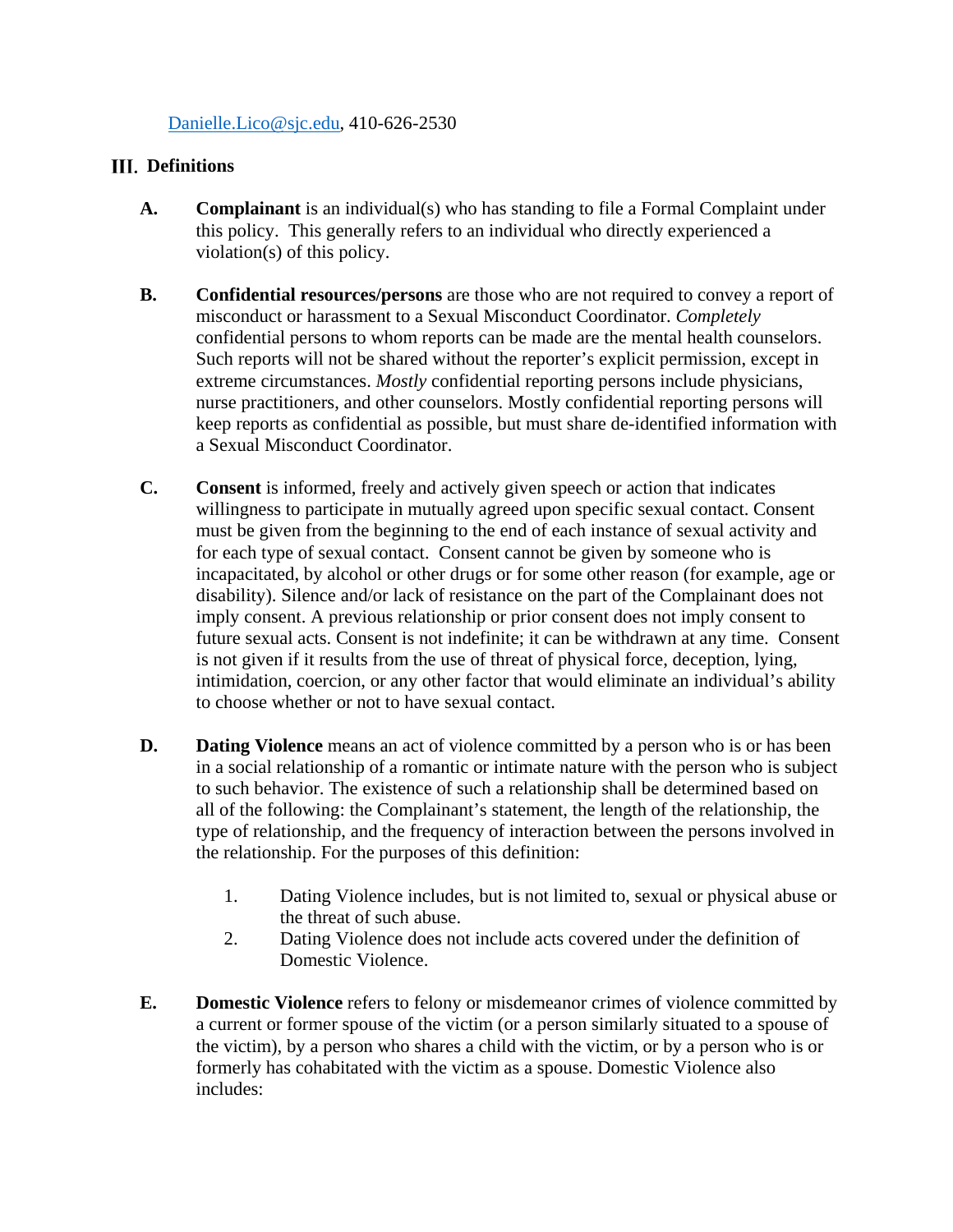- 1. An offense that meets the definition of abuse as defined by the laws of the State of Maryland (Md. Code Ann., Fam. Law § 4-501, *et seq.*), as applicable.
- 2. An offense that meets the definition of assault or battery as defined by the laws of the State of New Mexico (N.M. Stat. Ann. § 30-3-12, *et seq.*), as applicable.
- **F. Formal Complaint** refers to a written complaint (electronic submission via email meets this definition) alleging sexual misconduct against a respondent that is submitted by the Complainant to a Sexual Misconduct Coordinator, that articulates the following details:
	- 1. A stated desire to move forward with an investigation into the incident as outlined in this policy;
	- 2. Date(s) or approximate date(s) of the alleged incident(s);
	- 3. Time(s) or approximate time(s) of the alleged incident(s);
	- 4. Name(s) of the Respondent(s) involved in the alleged incident(s); and
	- 5. Details of the alleged incident(s) sufficient to permit the Respondent(s) to prepare for an initial interview.

Formal complaint may also refer to a document signed by the Sexual Misconduct Coordinator. Where the Sexual Misconduct Coordinator signs a formal complaint, the Sexual Misconduct Coordinator is not a complainant or otherwise a party.

**G. Incapacitation** is the inability, temporarily or permanently, to give consent because the individual is asleep, unconscious, losing or regaining consciousness, or is otherwise unable to make informed rational judgments and decisions.

Incapacitation may result from the use of alcohol and/or drugs (both legal and illegal) and is a state beyond drunkenness or intoxication. The impact of alcohol and drugs varies from person to person; however, warning signs that a person is incapacitated or approaching incapacitation may include acting confused or incoherent, slurred speech, vomiting, inability to perform personal tasks such as undressing, inexplicable sudden changes in emotion, and/or difficulty walking. Evaluating incapacitation requires an assessment of how the consumption of alcohol and/or drugs affects an individual's decision-making ability, awareness of consequences, ability to make informed judgments, or capacity to appreciate the nature and the quality of the act.

When an investigator or panel is assessing incapacitation, they will look at the issue from the perspective of a Respondent and determine whether a Respondent should have been aware of the Complainant's incapacitation based on objectively and reasonably apparent indications of impairment when viewed from the perspective of a sober, reasonable person in the Respondent's position.

**H. Supportive Measures** are designated to stop and prevent the recurrence of sexual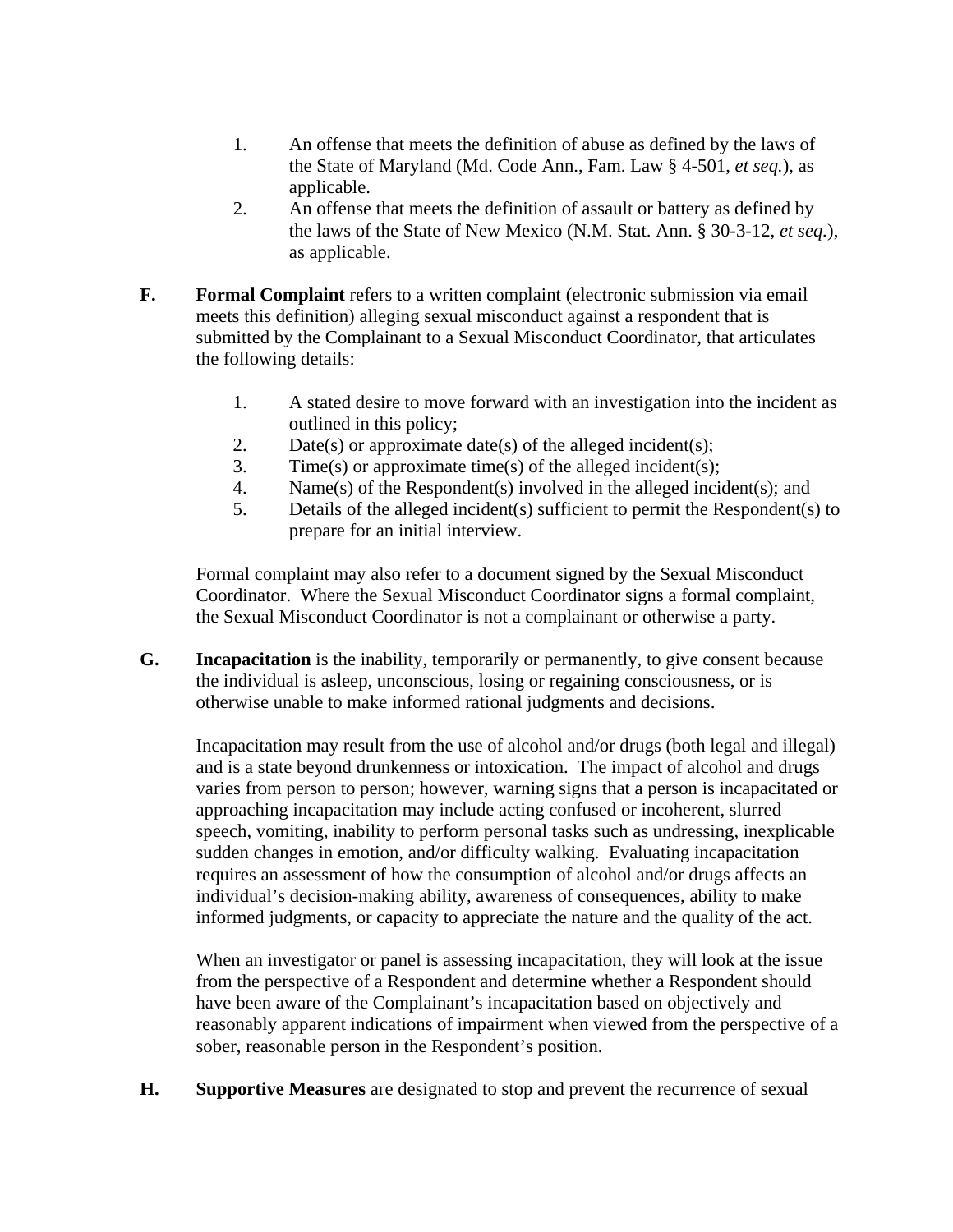misconduct and protect the educational and living environment for the Complainant and the Respondent pending the outcome of the procedures under this policy. In all complaints of sexual misconduct whether the Complainant files a Formal Complaint or asks that the complaint remain confidential, the College may implement reasonable supportive measures.

The range of supportive measures include, but are not limited to, the imposition of a no-contact order instructing the parties to not contact one another; change in work schedule or job assignment; restrictions in access to the College facilities, including but not limited to the Dining Hall or Residence Halls; change in housing; change in class schedule; restrictions on co-curricular activities; interim suspension; or any other remedy which can be tailored to the involved individuals.

- **I.** Intimidation is any act to deter an individual from making a report of an alleged violation of this Policy or participating in an investigation or related proceeding under this Policy by imposing fear through threats of physical or emotional harm to anyone.
- **J. Managing Coordinator** is the person who is assigned to manage the administrative aspects of a complaint. While the Managing Coordinator will usually be a Deputy Sexual Misconduct Coordinator, the College reserves the right to appoint others, including persons external to the College, to serve in this capacity.
- **K. Recognized Organization** is any student organization, club, intermural sports team, or other group of students organized in a formal and/or identifiable way.
- **L. Reporting Party** is an individual(s) making a report that this Policy has been violated. The Reporting Party and the Complainant may or may not be the same individual(s). The report of an engaged bystander can provide critical direction for the investigation of misconduct, even when the misconduct was not directed at the Reporting Party.
- **M. Respondent** is an individual(s) or recognized organization(s) accused of violating this Policy.
- **N. Retaliation** is any act or attempted act to seek retribution against anyone who has reported an alleged violation of this Policy or against anyone who has participated in an investigation or related proceeding under this Policy. Prohibited retaliatory acts include, but are not limited to, intimidation, threats, coercion, and discrimination.
- **O. Sexual Assault** is actual or attempted physical sexual contact with another person without that person's consent. Sexual Assault specifically includes:
	- 1. An offense that meets the definition of rape, fondling, incest, or statutory rape as defined by the FBI's Uniform Crime Reporting Program.
		- Rape: The penetration, no matter how slight, of the vagina or anus with any body part or object, or oral penetration by a sex organ of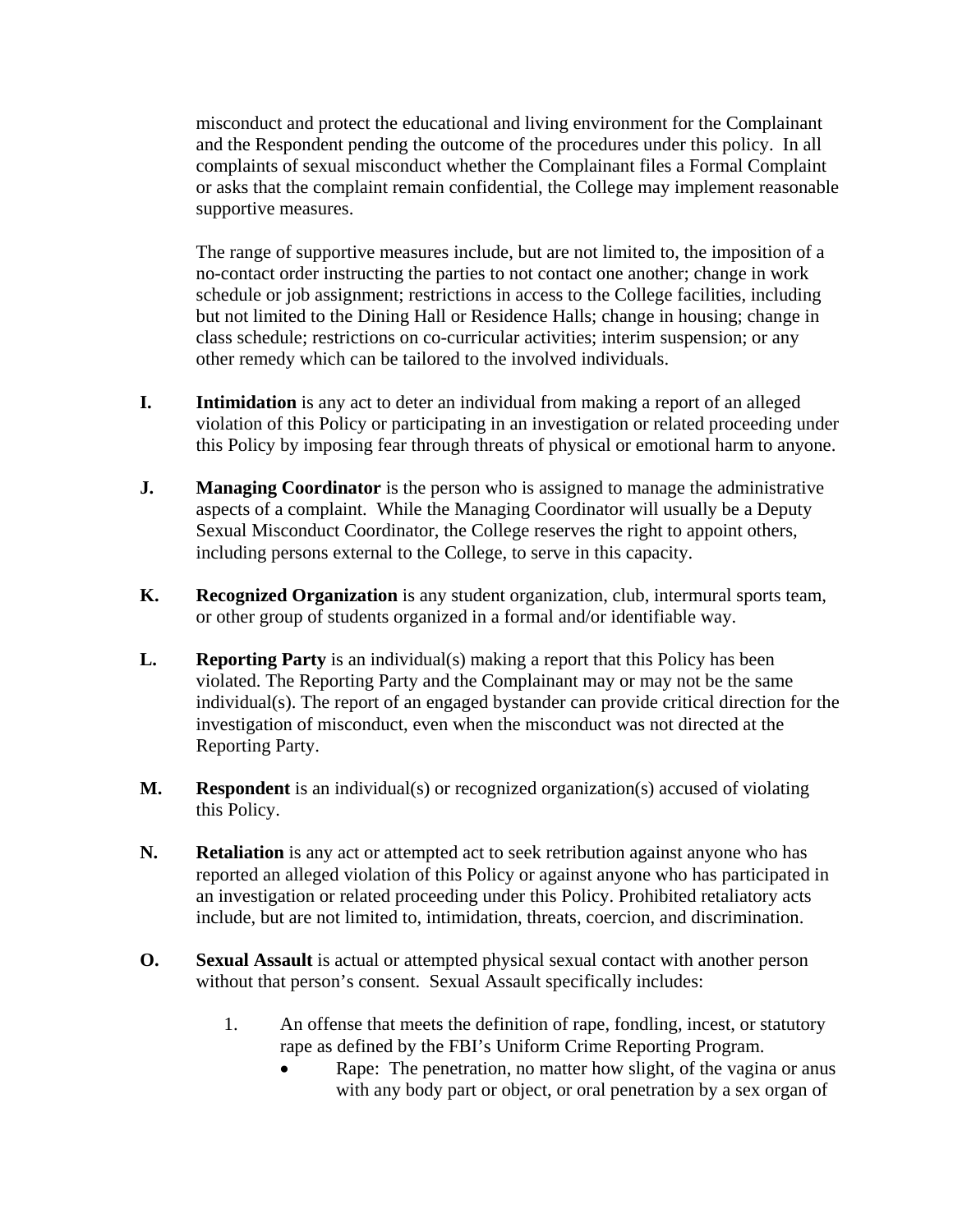another person, without the consent of the victim.

- Fondling: The touching of the private body parts of another person for the purpose of sexual gratification, without the consent of the victim, including instances where the victim is incapable of giving consent because of age and/or because of temporary or permanent mental incapacity.
- Incest: Non forcible sexual intercourse between persons who are related to each other within the degrees wherein marriage is prohibited by law.
- Statutory Rape: Non forcible sexual intercourse with a person who is under the statutory age of consent.
- 2. An offense that meets the definition of rape or sexual offenses, as defined by the laws of the State of Maryland (Md. Code Ann., Crim. Law § 3-303, *et seq.*), as applicable.
- 3. An offense that meets the definition of rape, aggravated rape, or criminal sexual contact as defined by the laws of the State of New Mexico (N.M. Stat. Ann. § 30-9-11, *et seq.*), as applicable.
- **P. Sexual Coercion** is unreasonable or oppressive speech or action used to pressure someone to engage in unwanted sexual activity *(e.g.,* using inappropriate pressure, threats of a non-violent nature [for example, the release of sensitive or private information], manipulation, or exploiting a real or perceived power or authority over another). Sexual Coercion can be differentiated from seduction by a repetition of the coercive activity in the face of resistance, the degree of pressure applied, or the initiator's knowledge that the pressure is unwanted.
- **Q. Quid Pro Quo Sexual Harassment –** An employee of the institution conditioning the provision of an aid, benefit, or service of the College on an individual's participation in unwelcome sexual conduct.
- **R. College Sexual Harassment** Sexual Harassment is unwelcome conduct on the basis of a person's sex (including on the basis of their gender, gender identity and expression, or sexual orientation), including unwelcome sexual advances, requests for sexual favors, and other verbal, nonverbal, graphic, or physical conduct of a sexual nature when:
	- 1. Submission to or rejection of such conduct is made either explicitly or implicitly a condition of an individual's employment or academic standing or is used as the basis for employment decisions or for academic evaluation, grades, or advancement (quid pro quo); or
	- 2. Such conduct creates a hostile environment.

A hostile environment is created when unwelcome verbal or physical conduct of a sexual nature:

1. is so severe, pervasive, and objectively offensive that it effectively denies a student's ability to participate in or benefit from an education program or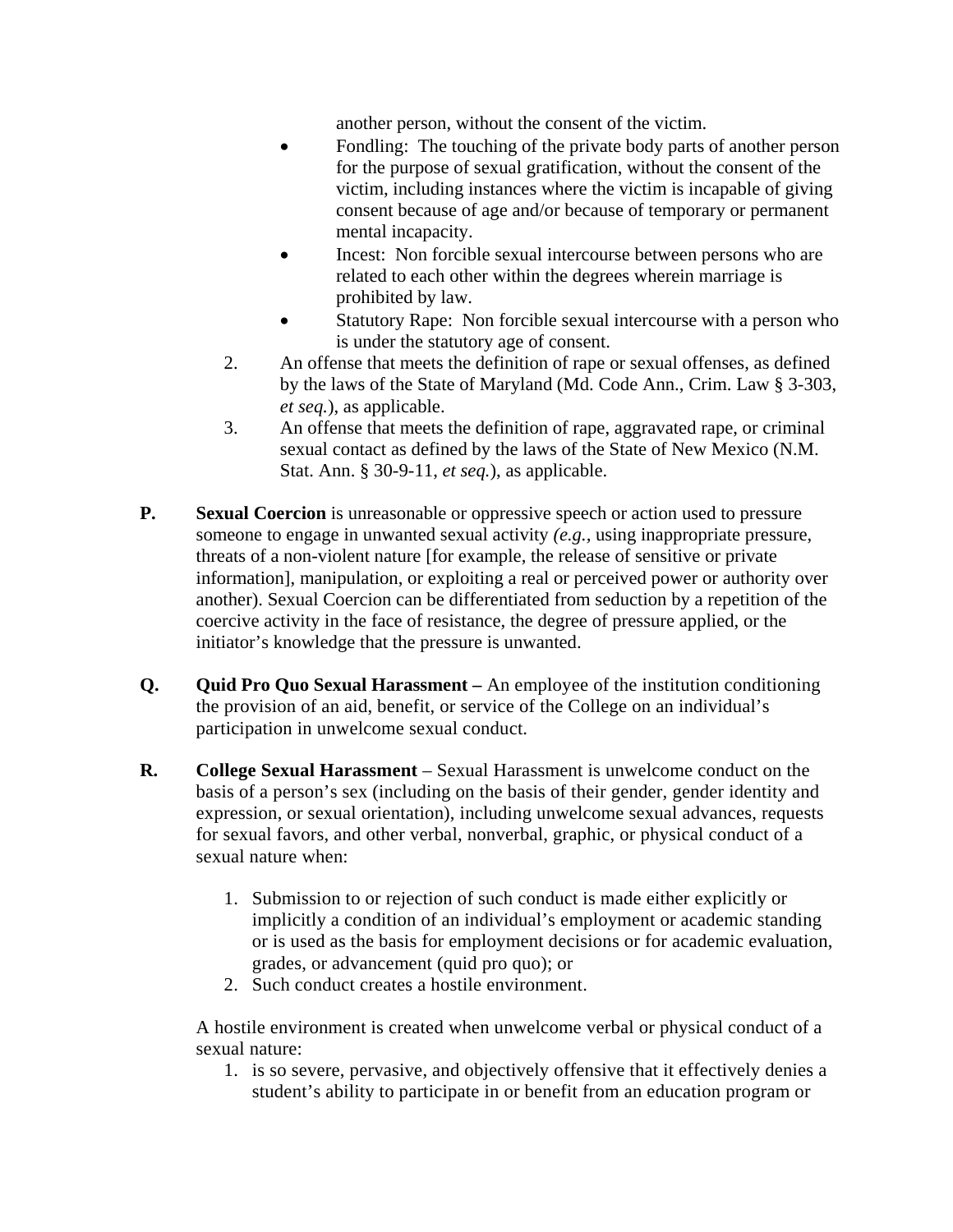creates an abusive educational environment; or

- 2. explicitly or implicitly affects an individual's employment (including a student's employment), unreasonably interferes with an individual's work performance, or creates an abusive or offensive work environment.
- **S. Stalking** means engaging in a course of conduct directed at a specific person that would cause a reasonable person to fear for his or her safety or the safety of others or suffer substantial emotional distress. Such conduct may include, but is not limited to, acts in which one directly or indirectly follows, monitors, observes, surveils, threatens, or communicates to or about a person in a way prohibited or interferes with a person's property. A course of conduct consists of two or more acts. Stalking may be conducted through any method, device or means.

Stalking includes activity otherwise defined by the laws of the State of Maryland (Md. Code Ann., Crim. Law § 3-801, *et seq.*) and the State of New Mexico (N.M. Stat. Ann. § 30-3A- 3, *et seq.*), as applicable.

- **T. Sexual Exploitation** occurs when a person takes non-consensual or abusive sexual advantage of another for the individual's own advantage or benefit, or to the benefit or advantage of anyone other than the one being exploited, and that behavior does not otherwise constitute one of the other Sexual Misconduct offenses. Examples of Sexual Exploitation include, but are not limited to: non-consensual observation or recording of individuals who are undressed or engaging in sexual acts; prostituting another person; knowingly transmitting a STI, STD, or HIV to another; and administering or providing alcohol and/or drugs for the purpose of impairing a person.
- **U. Sexual Misconduct** includes sexual assault, College sexual harassment, quid pro quo sexual harassment, dating violence, domestic violence, sexual coercion, sexual exploitation, and stalking as defined herein.
- **V. Sexual Misconduct Coordinator** is the senior College administrator who oversees the College's compliance with all forms of sexual misconduct, including that specifically governed by Title IX. The Sexual Misconduct Coordinator is responsible for administrative response to reports and Formal Complaints of Sexual Misconduct Policy, the Title IX Sexual Harassment Policy, and other applicable policies. The Sexual Misconduct Coordinator is available to discuss the Policy, coordinate Supportive Measures, explain College policies and procedures, and provide education on relevant issues. The Sexual Misconduct Coordinator may designate one or more Deputy Sexual Misconduct Coordinators to facilitate these responsibilities. Any member of the College community may contact the Sexual Misconduct Coordinator with questions.
- **W. Investigators** are neutral and impartial fact-finders who gather evidence during the investigation. The investigators are responsible for completing an investigation report at the conclusion of the investigation. The Deputy Sexual Misconduct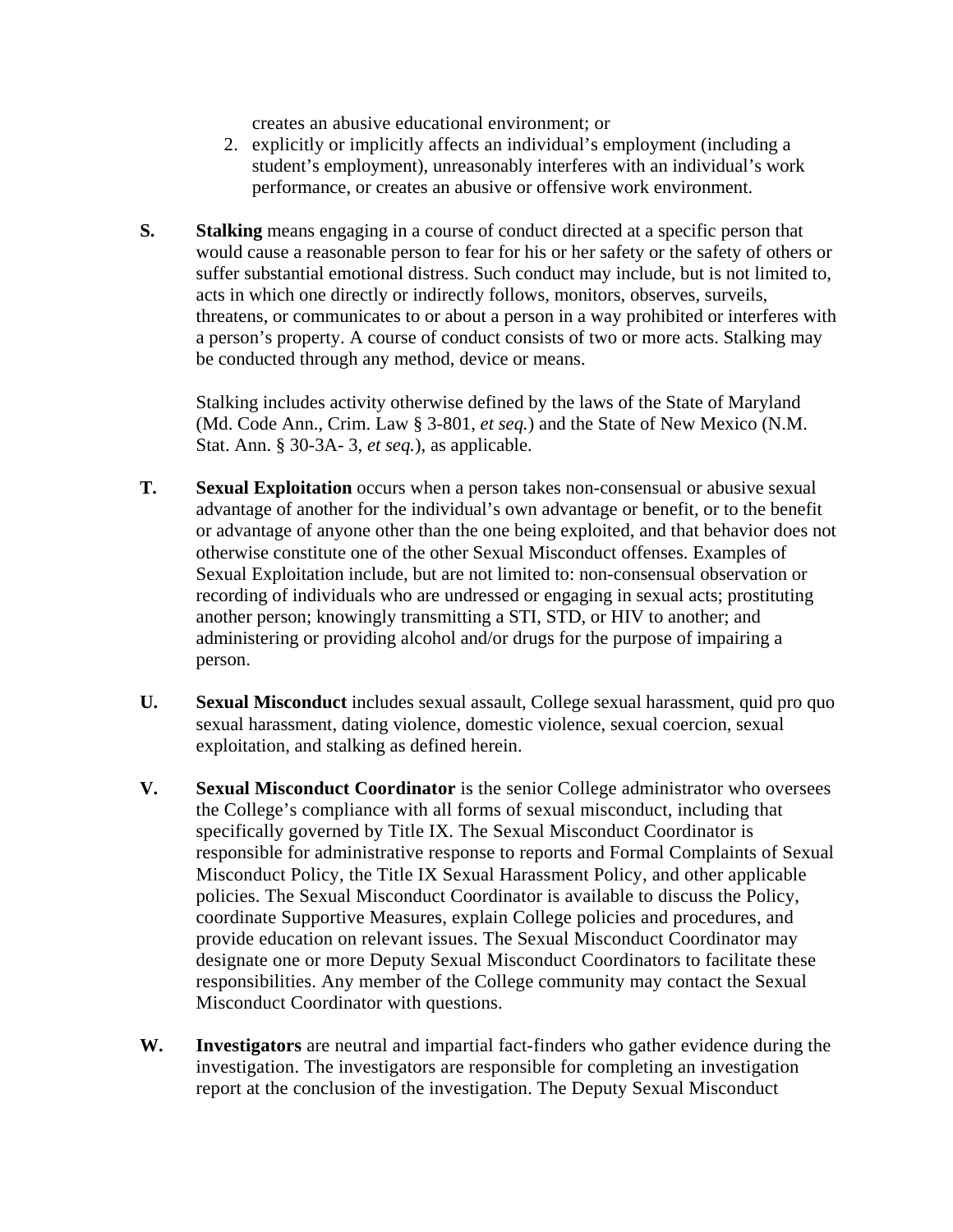Coordinators may supervise and advise the investigators when conducting investigations and update the Sexual Misconduct Coordinator as necessary to ensure compliance with this policy. Investigators need not be employees of the College.

**X. Hearing Officer**(s) are responsible for conducting the hearing in an orderly manner, controlling the conduct of all participants and attendees of the hearing, and rendering a written determination regarding responsibility of the Respondent's alleged conduct charges in an impartial, neutral, and objective manner. Hearing Officer(s) need not be employees of the College.

# **Prohibited Conduct**

Any conduct that is defined as Sexual Misconduct, Retaliation or Intimidation under this policy is considered prohibited conduct. Respondents who are alleged to have violated this policy will be charged with one or more of the following types of Sexual Misconduct:

- A. Sexual Assault:
	- i. Rape
	- ii. Fondling
	- iii. Incest
	- iv. Statutory Rape
- B. Quid Pro Quo Sexual Harassment
- C. Sexual Harassment
- D. Dating Violence
- E. Domestic Violence
- F. Sexual Coercion
- G. Sexual Exploitation
- H. Stalking
- I. Other: Violation of Maryland State Law
- J. Other: Violation of New Mexico State Law
- K. Retaliation
- L. Intimidation

# **Retaliation and Intimidation**

The College prohibits Retaliation against or Intimidation of those who make or are the subject of a complaint or third-party report of Sexual Misconduct or who participate in the investigation or disciplinary/resolution process. However, if an investigation results in a finding that the Reporting Party or Complainant knowingly accused another falsely of an act of sexual misconduct, the Reporting Party will be subject to appropriate sanctions, which may include termination of employment or, in the case of students, dismissal from the College.

Consistent with this policy, the College will take steps to prevent Retaliation and Intimidation, and will take strong responsive action if Retaliation or Intimidation occurs. Any Retaliation, Intimidation, or reprisal directed toward any party or witness as a result of their role in the investigation process is strictly prohibited, is itself a violation of this Policy, and should be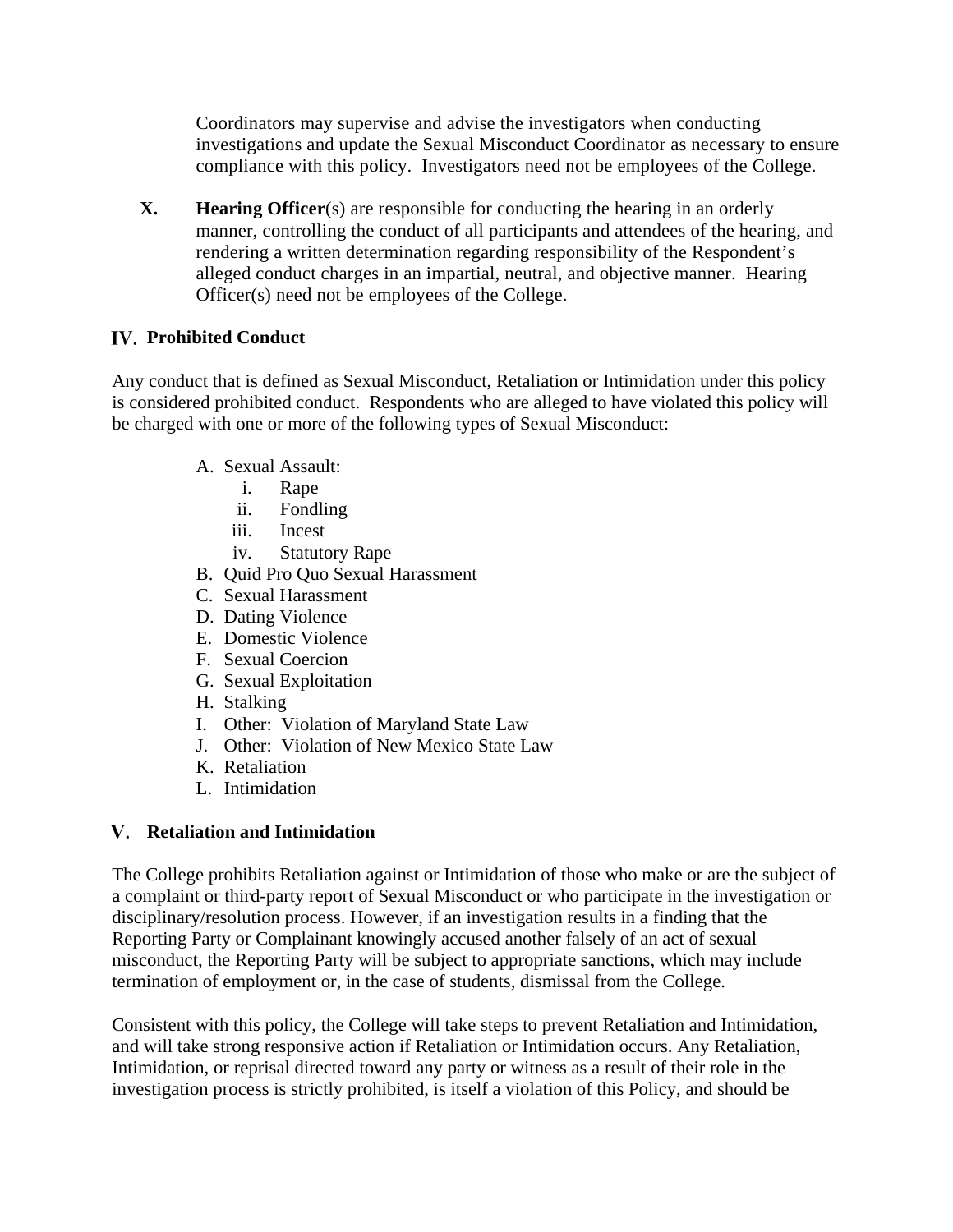reported immediately to a Sexual Misconduct Coordinator or Deputy Sexual Misconduct Coordinator.

# **Reporting Options**

Any member of the College community who believes that they have witnessed, experienced, or are aware of conduct that constitutes a violation of this policy is encouraged to talk to somebody about what happened.

For any individual subject to or witness to Sexual Misconduct of any type, the first step is always the same: get to a safe place as soon as possible. If emergency assistance is required, call Public Safety or Local Emergency Services by dialing 911.

- In Santa Fe: Dial "0" from a campus phone or call 505-984-6000
- In Annapolis: Dial "x2000" from a campus phone or call 443-336-2348

If you have been affected by a violation of this Policy, and wish to seek emergency medical treatment, the following medical centers are equipped with evidence collection kits and staff specially trained to conduct forensic examinations:

- In Santa Fe: Christus St. Vincent Regional Medical Ctr, 455 St. Michaels Drive, Santa Fe, NM, 505-913-3361
- In Annapolis: Anne Arundel Medical Center, 2001 Medical Parkway, Annapolis, MD 443-481-1000

If any individual has been subject to or witnessed any type of sexual misconduct, the following options are available. Individuals may pursue some or all of these options simultaneously:

- Seek confidential support and counseling from staff in the Counseling Center (Annapolis) or Therapy Services (Santa Fe). An after-hours confidential resource can be accessed by calling Public Safety.
- Report the incident to or file a complaint with the College through a Sexual Misconduct Coordinator or Deputy Sexual Misconduct Coordinator listed in this policy. Reports can also be made to Public Safety.
- Notify law enforcement authorities and file a criminal complaint. Public Safety and/or a Sexual Misconduct Coordinator or Deputy Sexual Misconduct Coordinator are available to assist in this process.

### **A. Confidential Resources/Persons**

A report to a confidential resource listed below is not considered a report to the College and will not result in an investigation or any remedial or disciplinary action. Confidential resources are available to support emotional and physical needs only.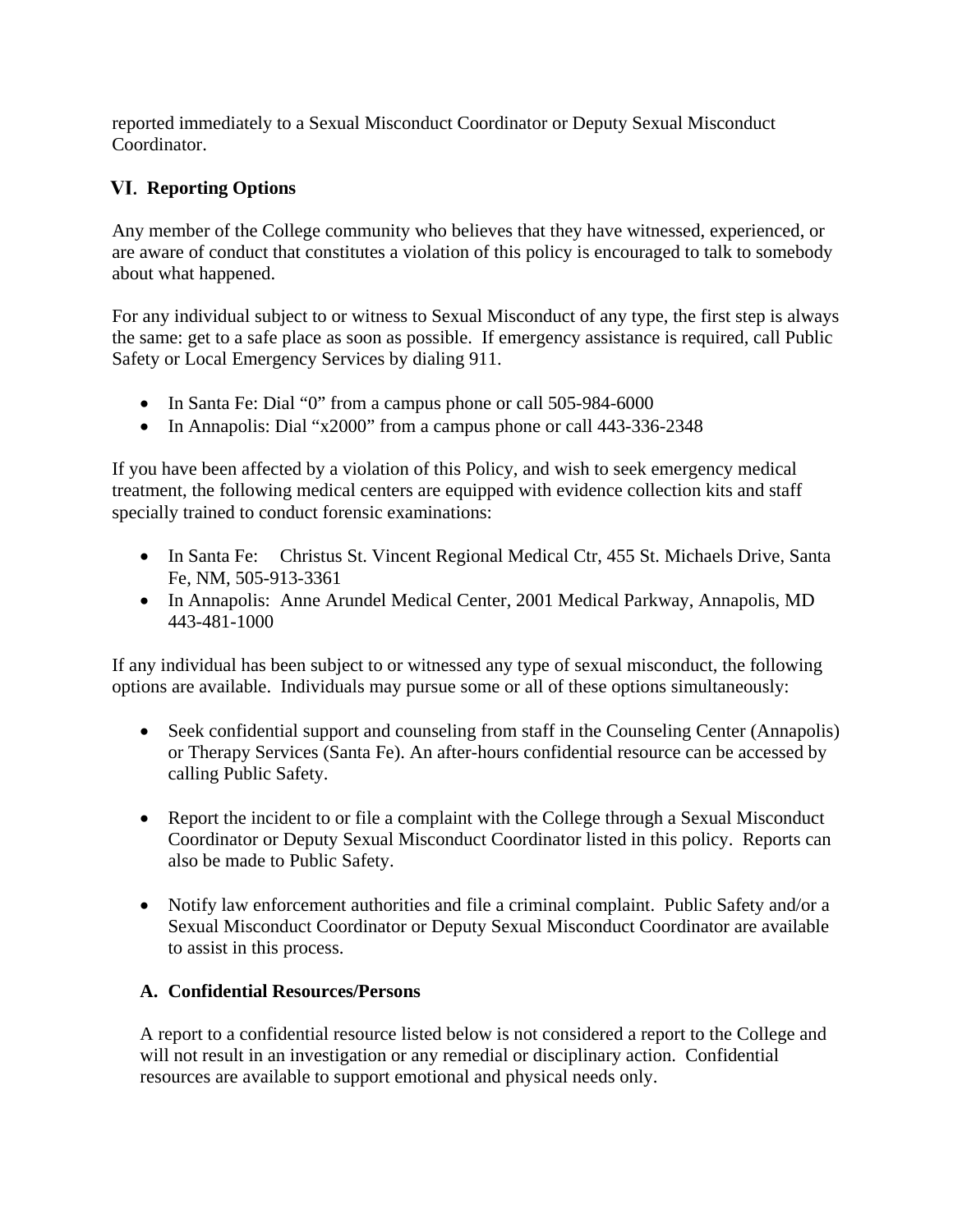The following resources are considered confidential for students:

- Annapolis Campus
	- o Harrison Health Center, including Counseling Services, at x2553 from a campus phone or 410-626-2553
	- o Anne Arundel County sexual assault hot line at 410-222-7273
	- o Anne Arundel Medical Center at 443-481-1000
- Santa Fe Campus
	- o Student Health Office at x6418 from a campus phone or 505-984-6418
	- o Therapy Services at x6419 from a campus phone or 505-984-6419; or at x6421 from a campus phone or 505-984-6421
	- o Solace Crisis Treatment Center at 505-986-9111
	- o Christus St. Vincent Regional Medical Center at 505-913-3361

The following resources are considered confidential for employees:

- Annapolis Campus
	- o Employee Assistance Program offered by Business Health Services at 800-327- 2251
	- o Anne Arundel County sexual assault hot line at 410-222-7273
	- o Anne Arundel Medical Center at 443-481-1000
- Santa Fe Campus
	- o Employee Assistance Program offered by The Solutions Group at 505-254-3555
	- o Solace Crisis Treatment Center at 505-986-9111
	- o Christus St. Vincent Regional Medical Center at 505-913-3361

*NOTE*: While the above confidential resources may maintain an individual's confidentiality vis -à-vis the College, they may have reporting or other obligations under state law, such as mandatory reporting to the state in the case of abuse of minors; threat of imminent harm to self or others; or the requirement to testify if subpoenaed in a criminal case. At the beginning of any conversation, individuals may want to consider asking resources to describe their level of confidentiality.

### **B. Reporting to the College**

Sexual Misconduct Coordinators and Deputy Sexual Misconduct Coordinators have been trained to receive and respond to alleged violations of this policy and Reporting Parties are encouraged to seek out these resources when making reports.

Annapolis Campus

- Sexual Misconduct Coordinator:
	- o Danielle Lico, Executive Director Campus Wellness [Danielle.Lico@sjc.edu](mailto:Danielle.Lico@sjc.edu) 410-626-2530
- Deputy Sexual Misconduct Coordinators:
	- o Sue Gelenter, Director of Personnel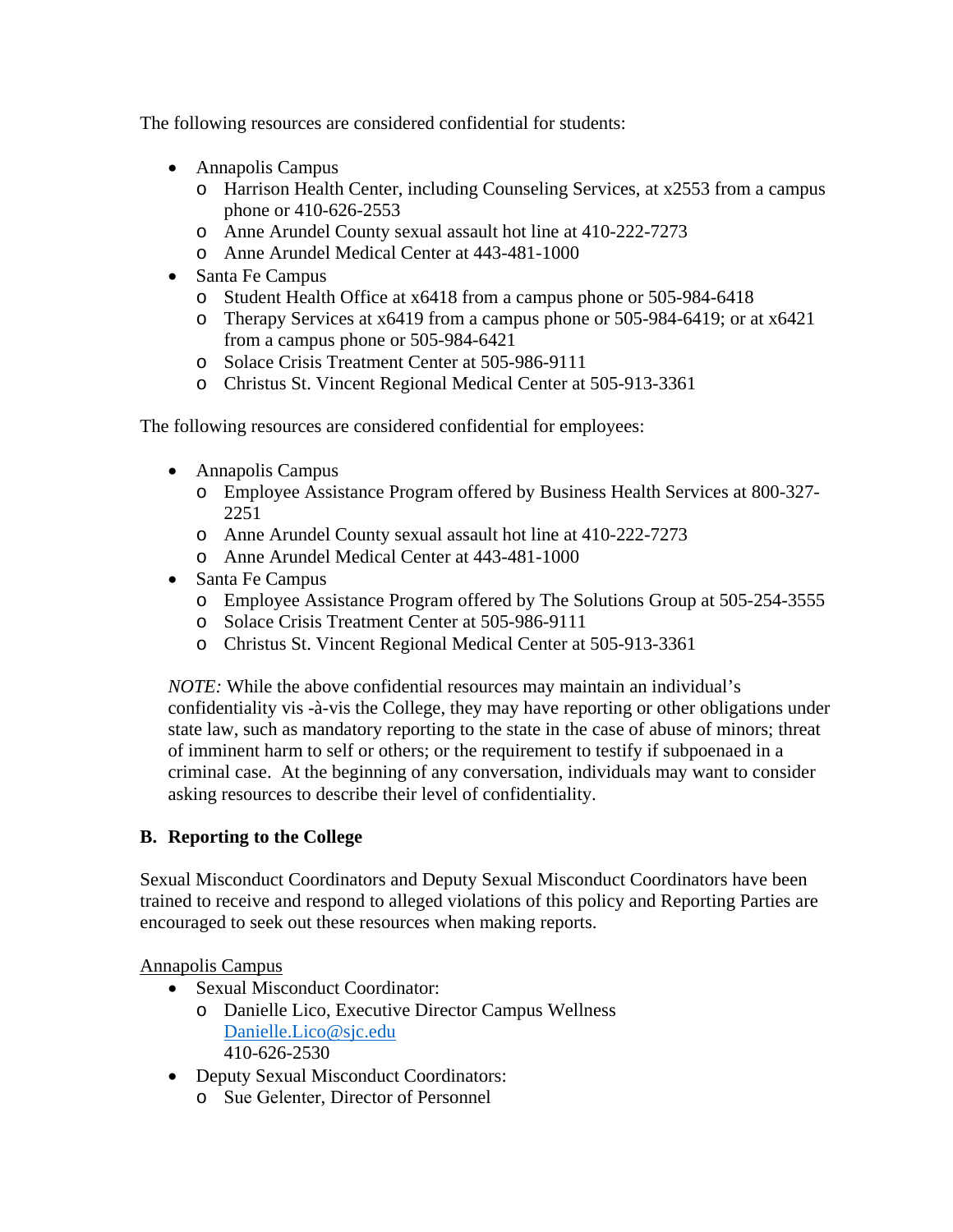Sue.Gelenter[@sjc.edu](mailto:Sue.Gelenter@sjc.edu) 410-626-2504

o Taylor Waters, Director of Student Services [Taylor.Waters@sjc.edu](mailto:Taylor.Waters@sjc.edu) 410-626-2512

### Santa Fe

- Sexual Misconduct Coordinator:
	- o Christine Guevara, Executive Director of Campus Health and Wellness [Christine.Guevara@sjc.edu](mailto:Christine.Guevara@sjc.edu) 505-984-6128
- Deputy Sexual Misconduct Coordinators:
	- o Cesar Cervantes, Director of Student Life [cesar.cervantes@sjc.edu](mailto:cesar.cervantes@sjc.edu) 505-982-6052
	- o Aaron Young, Director of Human Resources [Aaron.Young@sjc.edu](mailto:Aaron.Young@sjc.edu) 505-984-6140

Reporting Parties are encouraged to make reports of alleged violations of the Sexual Misconduct Policy to the Sexual Misconduct Coordinator or a Deputy Sexual Misconduct Coordinator. Given the size and intimate nature of the College environment, all employees of the College, (including staff, administrators, faculty, and Resident Advisors) - with a few limited exceptions - are required to promptly report allegations of violations of this policy that they observe or learn about to a campus Sexual Misconduct Coordinator or Deputy Sexual Misconduct Coordinator. Employees who knew about but did not report allegations of violations of this policy may be subject to disciplinary action.

Note, however, that employees are not required to report information about violations of this policy learned through public awareness events such as "Take Back the Night" or other forums at which individuals disclose experiences with sexual violence or other violations of this policy.

The Sexual Misconduct Coordinator and, through delegation of authority the Deputy Sexual Misconduct Coordinators, are the only people with the authority to implement corrective measures on behalf of the College. These are the only people to whom formal complaints can be made.

### *Confidentiality*

The College understands that Reporting Parties may report an incident but request confidentially. The College also understands that some Complainants may not wish to pursue an investigation or that they may wish to pursue an investigation in a more limited way due to confidentiality concerns. In such instances, the Sexual Misconduct Coordinator will weigh the request against the College's obligation to provide a safe, non-discriminatory environment for all students, employees, and others, including the Reporting Party.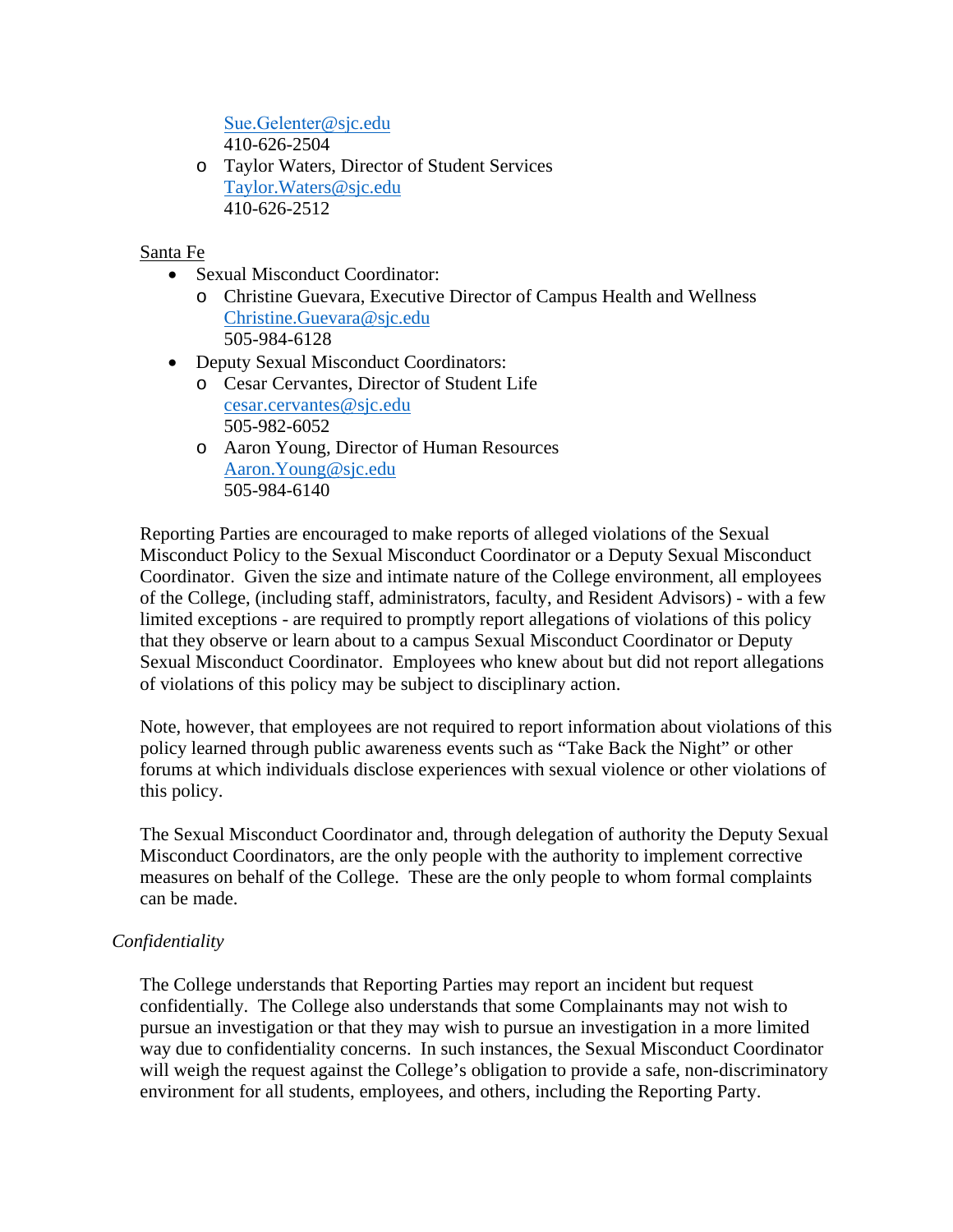In weighing a request for confidentiality or a request that no additional actions be taken by the College, the Sexual Misconduct Coordinator will consider a number of different factors, including, but not limited to:

- The details of the reported incident;
- The age of the Complainant;
- Whether the incident involved physical violence or the use of a weapon; and
- If the report reveals a pattern of behavior at a specific location or by a Respondent.

Consideration of these factors could lead the College to investigate and, if appropriate, pursue action against the Respondent. If none of these factors indicates the need to initiate an immediate investigation, the College will likely respect the request for confidentiality. It is important to note that requests for confidentiality, if honored, may limit the College's ability to respond to a report in a meaningful way. If the College determines that it cannot maintain a Complainant's confidentiality, the Complainant will be notified prior to an investigation.

#### *Anonymous Reports*

Anonymous reports of violation of the Policy may be made by calling the College's Compliance Hotline administered by Lighthouse Services at 844-490-0002 (or for services in Spanish, 800-216-1288). Reports will be forwarded to a Sexual Misconduct Coordinator or Deputy Sexual Misconduct Coordinator on the appropriate campus.

Anonymous reports of violations of this Policy may be made to Public Safety on the Annapolis Campus via the LiveSafe app. Anonymous reports made through LiveSafe are received by a Sexual Misconduct Coordinator or Deputy Sexual Misconduct Coordinator.

It should be noted that the College's ability to investigate or act upon anonymous reports may be limited.

### *Required Disclosures*

As is required under the Clery Act and the 2013 Amendments to the Violence Against Women Act, the College is required to collect non-identifying statistical information about certain crimes, including any alleged sexual misconduct, Dating Violence, Domestic Violence, or Stalking, as required by state and federal law. These statistics are shared with Public Safety for inclusion in the Daily Crime Log and in the Annual Security Report.

The College is also required to issue timely warnings for reported incidents that pose a substantial threat of bodily harm or danger to members of the College community. These notifications will not contain any identifying information about the Reporting Party and/or Complainant.

Certain members of the College community are considered mandatory reporters under state law and, as such, are required to notify local authorities about suspected abuse of minors,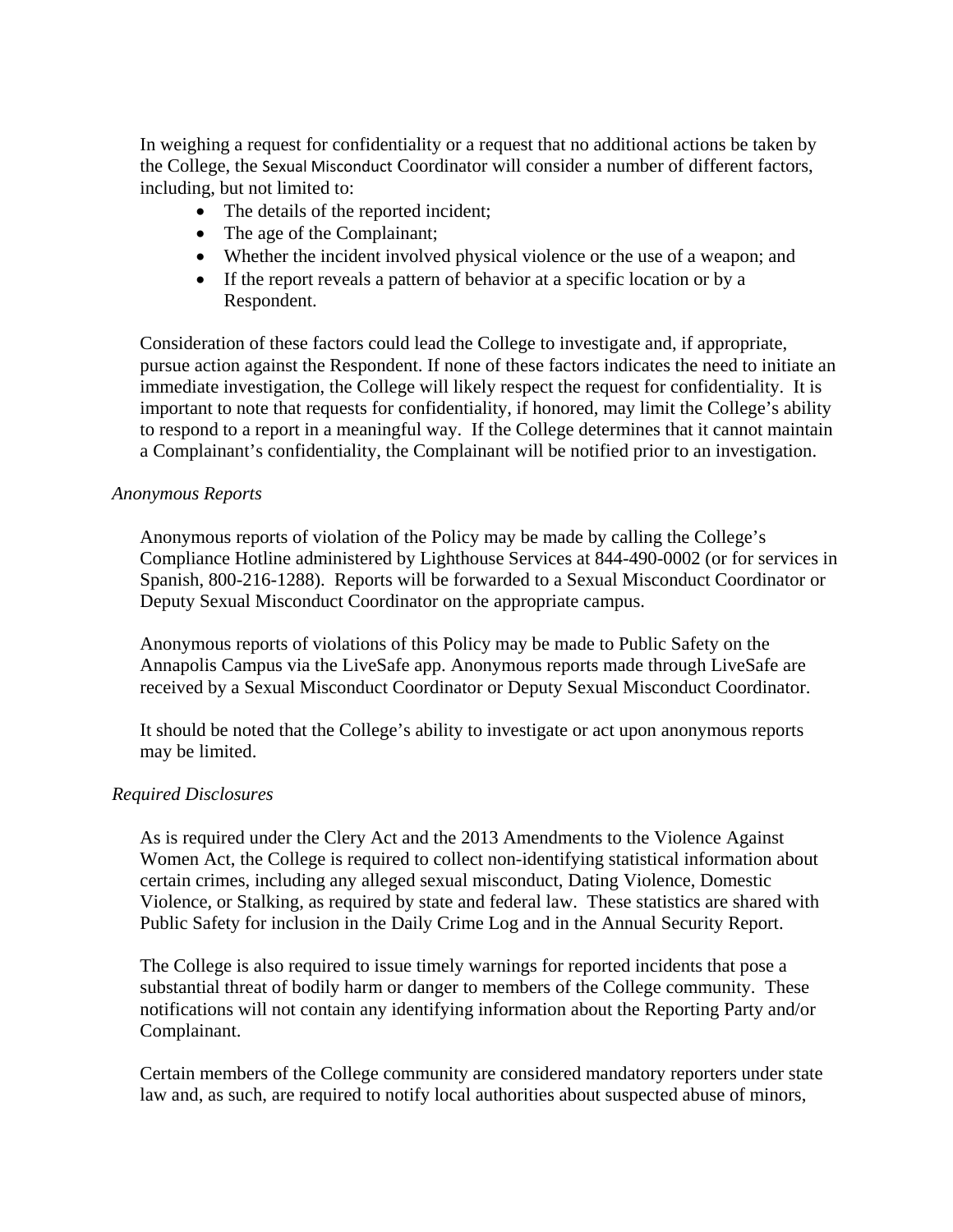including sexual abuse.

### **C. Reporting to Law Enforcement**

The College encourages (but does not require) Complainants to pursue criminal action for incidents of sexual misconduct that may also be crimes under applicable law. The Sexual Misconduct Coordinator or Deputy Sexual Misconduct Coordinator will inform the Complainant of the possibility of bringing criminal charges. If the Complainant decides to proceed with a criminal charge, officials of the College will cooperate with the police investigation. At the request of the Complainant, College officials will also assist the Complainant in bringing the allegation to the proper law enforcement authorities.

It is important to emphasize that law enforcement's decision to prosecute or not to prosecute a Respondent is not determinative of whether a violation of this Policy has occurred; similarly, the outcome of any criminal prosecution is not determinative of whether a violation has occurred.

Proceedings under this Policy may be carried out prior to, simultaneously with, or following civil or criminal proceedings.

Regardless of whether a criminal complaint is filed, the College will pursue its own internal processes to address the alleged conduct, and it expects that all those involved will participate in the process. The fact that an individual (Complainant, Reporting Party, Respondent, and/or witnesses) refuses to participate in the College process does not mean that the disciplinary process will not take place if the College deems it appropriate to move forward with that process. Similarly, a party's withdraw/departure from the College does not necessarily mean that the process will end.

In criminal cases, the preservation of evidence is critical and should be done properly and promptly (as soon as possible, but typically within 5 days). In cases of rape or other forms of sexual assault, it is important not to shower, change clothes, or even brush one's hair, as physical evidence may be lost. In cases of violence or physical abuse, it is important to document injuries, including by taking photographs.

### **False Allegations**

Anyone who makes a report that is later found to have been intentionally false or made maliciously without regard for truth may be subject to disciplinary action under the College civility policy. Similarly, a person who is later proven to have intentionally given false information during the course of an investigative or disciplinary process may be subject to disciplinary action. This provision does not apply to reports made in good faith, even if the facts alleged in the report are not substantiated by an investigation. No complaint will be considered "false" solely because it cannot be corroborated.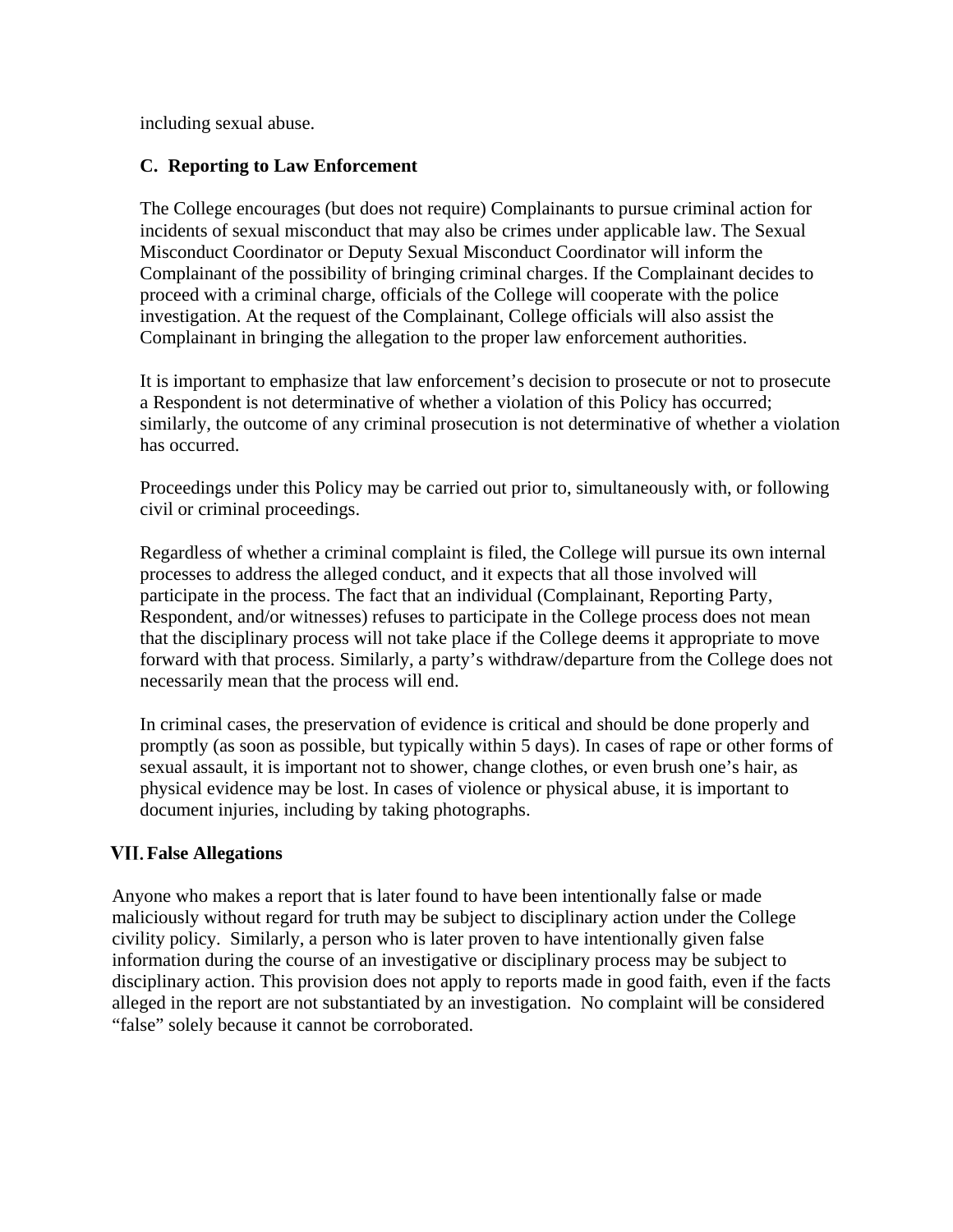### **Amnesty**

The College encourages reporting and recognizes that a Reporting Party, Complainant, or witness who has been drinking or using drugs at the time of the incident may be hesitant to make a report or participate in an investigation because of potential consequences for their own conduct. Students who report alleged violation of the policy, either as a Reporting Party, Complainant, or a third-party witness, will not be subject to disciplinary action by the College for their own personal consumption of alcohol or drugs at or near the time of the incident. The College may initiate an educational discussion or pursue other educational remedies regarding alcohol or other drugs. Amnesty for a student who reports Sexual Misconduct may extend to other violations of the College's policies and practices, provided that any such violations did not and do not place the health or safety of any other person at risk. Amnesty will not apply if someone is found to have possessed, used, provided, or administered alcohol or other drugs for the purpose of facilitating sexual assault or harm to others.

### **Complaint Process and Investigation**

The purpose of this policy and the activities of the Sexual Misconduct Coordinator and Deputy Sexual Misconduct Coordinators is to stop, remediate the effects of, and prevent the recurrence of sexual misconduct, as defined within this policy. All complaints and investigations will be handled in a prompt, thorough and impartial manner. Additionally, Complainants and Respondents are entitled to treatment with dignity, respect, and sensitivity by the College during all phases of the Complaint Process and Investigation.

**A. Complaint Intake** – Following receipt of notice of a violation or of a complaint, the Sexual Misconduct Coordinator or Deputy Sexual Misconduct Coordinator will contact the Reporting Party and Complainant, if not the Reporting Party, and provide information regarding rights, options, and how to get immediate confidential help.

An initial determination is made by a Sexual Misconduct Coordinator or Deputy Sexual Misconduct Coordinator as to whether a policy violation may have occurred or whether Informal Resolution might be appropriate. If the complaint does not appear to allege a policy violation, or if Informal Resolution is agreed to by the involved parties and appears appropriate given the nature of the alleged behavior, then the complaint does not generally proceed to full investigation. A full investigation will almost always be pursued if there is evidence of a pattern of misconduct or a perceived threat of further harm to the community or any of its members.

A Sexual Misconduct Coordinator or Deputy Sexual Misconduct Coordinator will meet with the Complainant for an initial intake meeting. At this meeting, the Coordinator will provide the Complainant with an understanding of the sexual misconduct reporting and investigation process, the resources available, and answer any questions. The intake meeting may also involve a discussion of any accommodations/interim measures that may be appropriate. The Complainant will be notified about their right to have an advisor of their choice present at this meeting.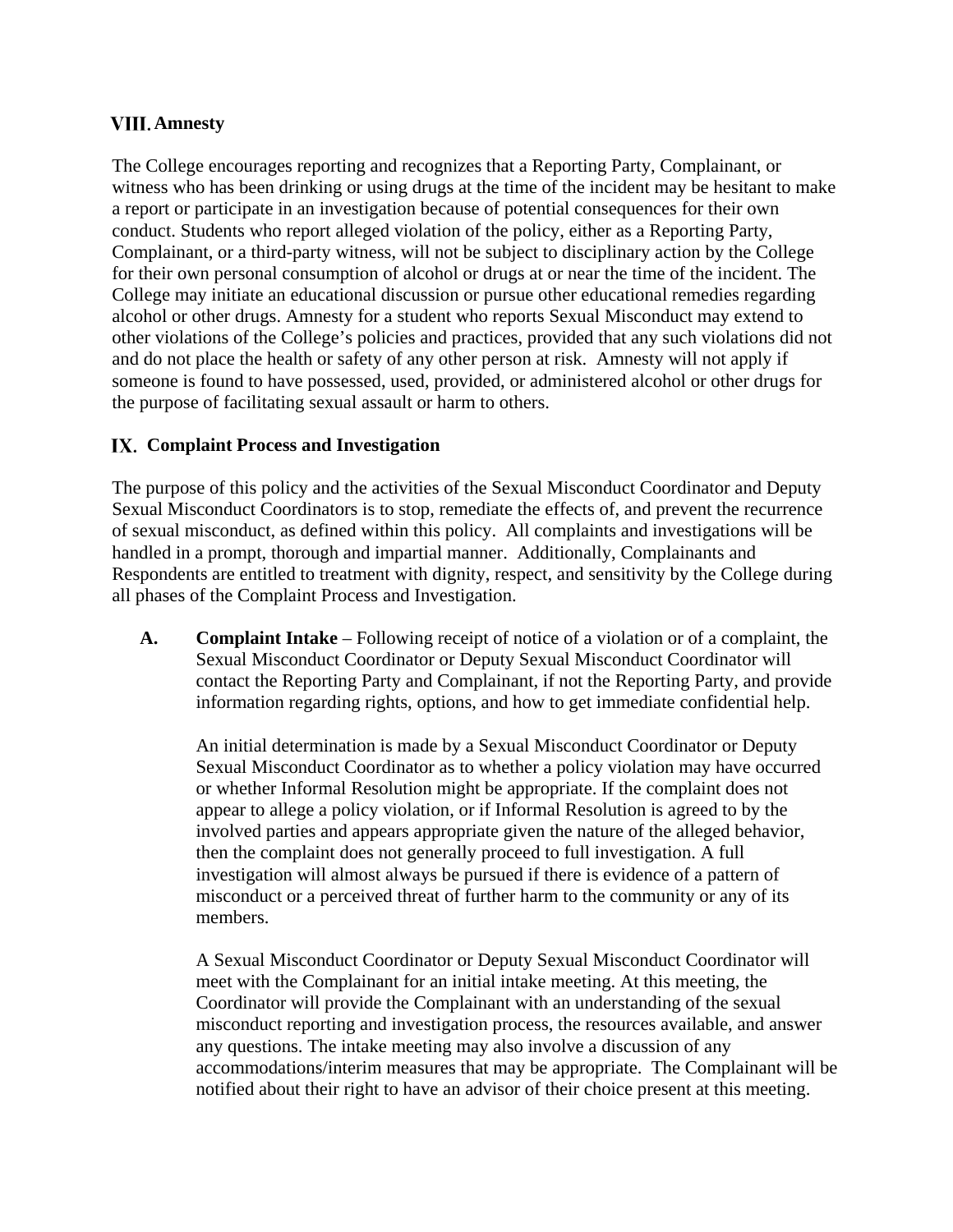- **B. Filing a Formal Complaint** In order for the College to move forward, the Complainant is required to file a Formal Complaint with the Sexual Misconduct Coordinator or a Deputy Sexual Misconduct Coordinator. The Formal Complaint is required to include, at minimum, the following information:
	- A stated desire to move forward with an investigation into the incident as outlined in this policy;
	- Date(s) or approximate date(s) of the alleged incident(s);
	- Time(s) or approximate time(s) of the alleged incident(s);
	- Name(s) of the Respondent(s) involved in the alleged incident(s); and
	- Details of the alleged incident(s) sufficient to permit the Respondent(s) to prepare for an initial interview.

Formal Complaints may be initiated by the Sexual Misconduct Coordinator in instances where there is information presented to the College that identify the same Respondent in more than one incident or if the information presented constitutes an ongoing risk to the College community. The Sexual Misconduct Coordinator is required by federal law to initiate a Formal Complaint in these instances without regard to the wishes of the complaining party(ies).

- **C. Decline to File a Formal Complaint or Requests Confidentiality** If the Complainant does not wish to pursue a Formal Complaint and/or requests the complaint remain confidential, the College's ability to respond may be limited. The College reserves the right to issue a no contact order and take other reasonably necessary measures, including interim measures, to ensure the safety of the Complainant or others. If the College determines that it cannot maintain a Complainant's confidentiality, the Complainant will be notified prior to an investigation.
- **D. Mandatory and Discretionary Formal Complaint Dismissals Under Title IX** regulations, colleges are required to distinguish between prohibited conduct that is "under Title IX" and prohibited conduct that is a violation of College policy. If it is determined that the complaint falls under the definition of Title IX Sexual Harassment, the complaint will be dismissed from this policy and adjudicated under the Title IX Sexual Harassment Policy. The College may also investigate allegations of prohibited conduct under other disciplinary procedures of the College.

The College may dismiss a Formal Complaint, at its discretion, for any of the following circumstances:

- If the Complainant requests in writing to dismiss a Formal Complaint (e.g. withdraws the Formal Complaint or any allegations therein);
- If the Respondent is an employee and no longer employed by the College at the time the Formal Complaint is filed;
- Any specific circumstances that prevent the College from gathering evidence sufficient to reach a determination as to the Formal Complaint or any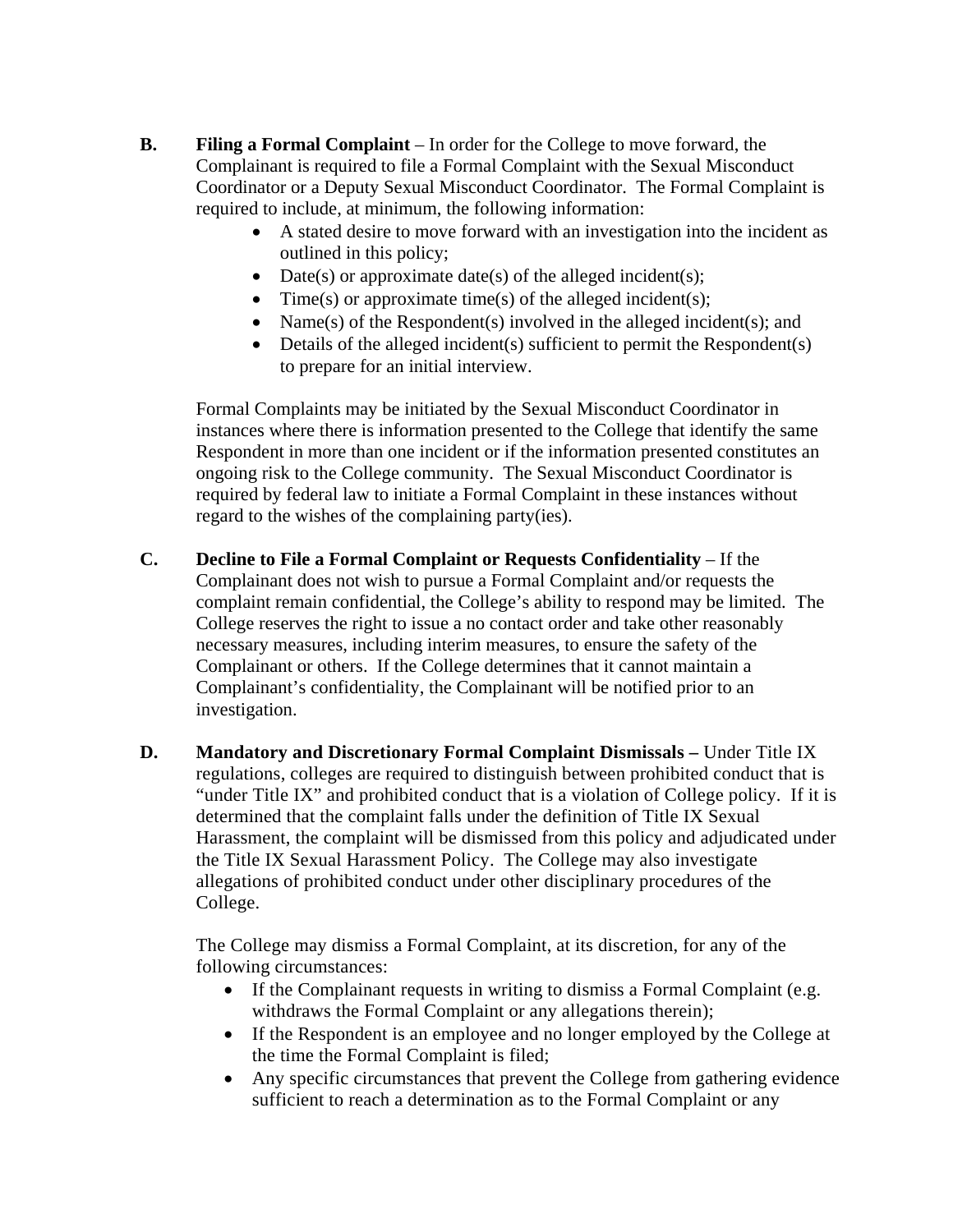allegations therein; or

• The conduct alleged does not meet the definition of any prohibited conduct under this Policy.

If the College dismisses a Formal Complaint, the College will provide both parties a written notice of the dismissal and the reason(s) for the dismissal. The Complainant will have ten (10) business days from notification that the complaint will not move forward to an investigation to submit a written appeal to the Sexual Misconduct Coordinator. If the Sexual Misconduct Coordinator does not receive an appeal, the matter will be closed. If the Sexual Misconduct Coordinator receives a timely appeal, the appeal will be shared with the Appeal Officer.

For cases on the Santa Fe Campus, the person reading the appeal (Appeal Officer) will be the Director of Personnel on the Annapolis Campus. For cases on the Annapolis Campus, the Appeal Officer will be the Director of Human Resources on the Santa Fe Campus. The Complainant will not meet with the Appeal Officer and should not communicate with them directly. The appeals process is conducted in writing through the Sexual Misconduct Coordinator. The Appeal Officer will evaluate the appeal based on the Formal Complaint and any additional information submitted by the Complainant during the appeal process. The Appeal Officer may uphold the decision of the Sexual Misconduct Coordinator or refer the matter for investigation.

- **E. Notification of Investigation/Charge Letter** Once the Sexual Misconduct Coordinator or Deputy Sexual Misconduct Coordinator receives the Formal Complaint, a Managing Coordinator will be assigned. The Managing Coordinator will send the Respondent a Notification of Investigation/Charge Letter that contains, at minimum, the following information:
	- Date(s) or approximate date(s) of the alleged incident(s);
	- Time(s) or approximate time(s) of the alleged incident(s);
	- Name(s) of the Respondent(s) involved in the alleged incident(s);
	- Details of the alleged incident(s) sufficient to permit the Respondent(s) to prepare for an investigation;
	- Alleged conduct violation(s);
	- Range of potential sanctions;
	- A copy of the Formal Complaint; and
	- Names of the investigator(s) assigned to the complaint.

The Managing Coordinator will notify the Respondent of their right to have an advisor of their choosing present with them at this meeting.

The Complainant will also be provided with a copy of the Notification of Investigation/Charge Letter.

**F. Informal Resolution** – Based upon the information presented by the parties, the Managing Coordinator will review the possibility of an Informal Resolution. An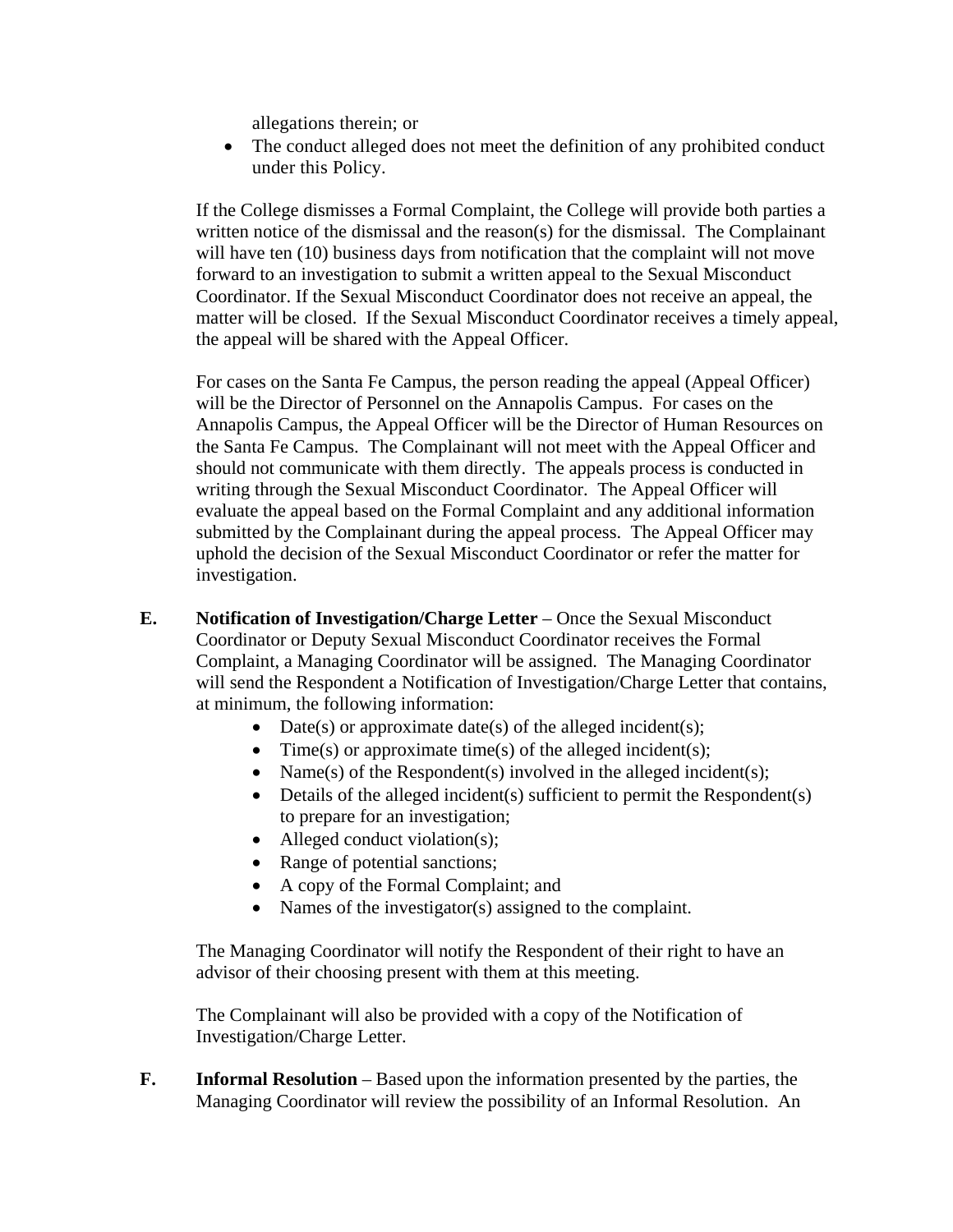Informal Resolution will only be presented if:

- The Complainant requests an informal mechanism;
- The Respondent has not previously participated in the Informal Resolution process and where that process resulted in a mutual agreement;
- The Complainant, Respondent, and Sexual Misconduct Coordinator, on behalf of the College, agree to an Informal Resolution in writing;
- The alleged misconduct does not involve Sexual Assault or Sexual Coercion.

Should an Informal Resolution be agreeable to both parties, the Sexual Misconduct Coordinator will facilitate the process, and communicate with the parties. Informal Resolutions of a Formal Complaint will be concluded within 60 days of notice to the College that both parties wish to proceed with the Informal Resolution process. Such notice that the parties wish to proceed with an Informal Resolution process will "pause" the counting of the timeframe to conclude the Procedures of this Policy, should the Informal Resolution process fail and the parties continue with the Investigation. Either party may end the Informal Resolution process at any time and request an investigation.

Any final resolution pursuant to the Informal Resolution process will be documented and kept for seven years as required by law. However, no recording of the Informal Resolution process will be made and all statements made during the Informal Resolution process and may not be used for or against either party (and the Hearing Officer and Appellate Officer may not consider any such statement made during Informal Resolution) should the complaint move forward to an investigation. Failure to comply with an Informal Resolution agreement may result in disciplinary action.

### **G. Investigation** –

### *Investigator*

In cases where the Sexual Misconduct Coordinator determines that a Complaint appears to allege a policy violation and the Complainant wishes to pursue a formal complaint, or the Sexual Misconduct Coordinator decides that the College, based on a potential policy violation, wishes to pursue a Formal Complaint, then the Sexual Misconduct Coordinator appoints trained, impartial individual(s) to conduct the investigation. In the event that the Sexual Misconduct Coordinator designates more than one investigator, both investigators will not necessarily attend every interview.

The Sexual Misconduct Coordinator may appoint an investigator external to the College; any investigator may serve as a single investigator or as a co-investigator.

The investigation will be prompt, thorough, and impartial. The College will strive to complete all investigations within 60 business days; should an extension be required, the parties will be notified. Depending on the nature and severity of the complaint,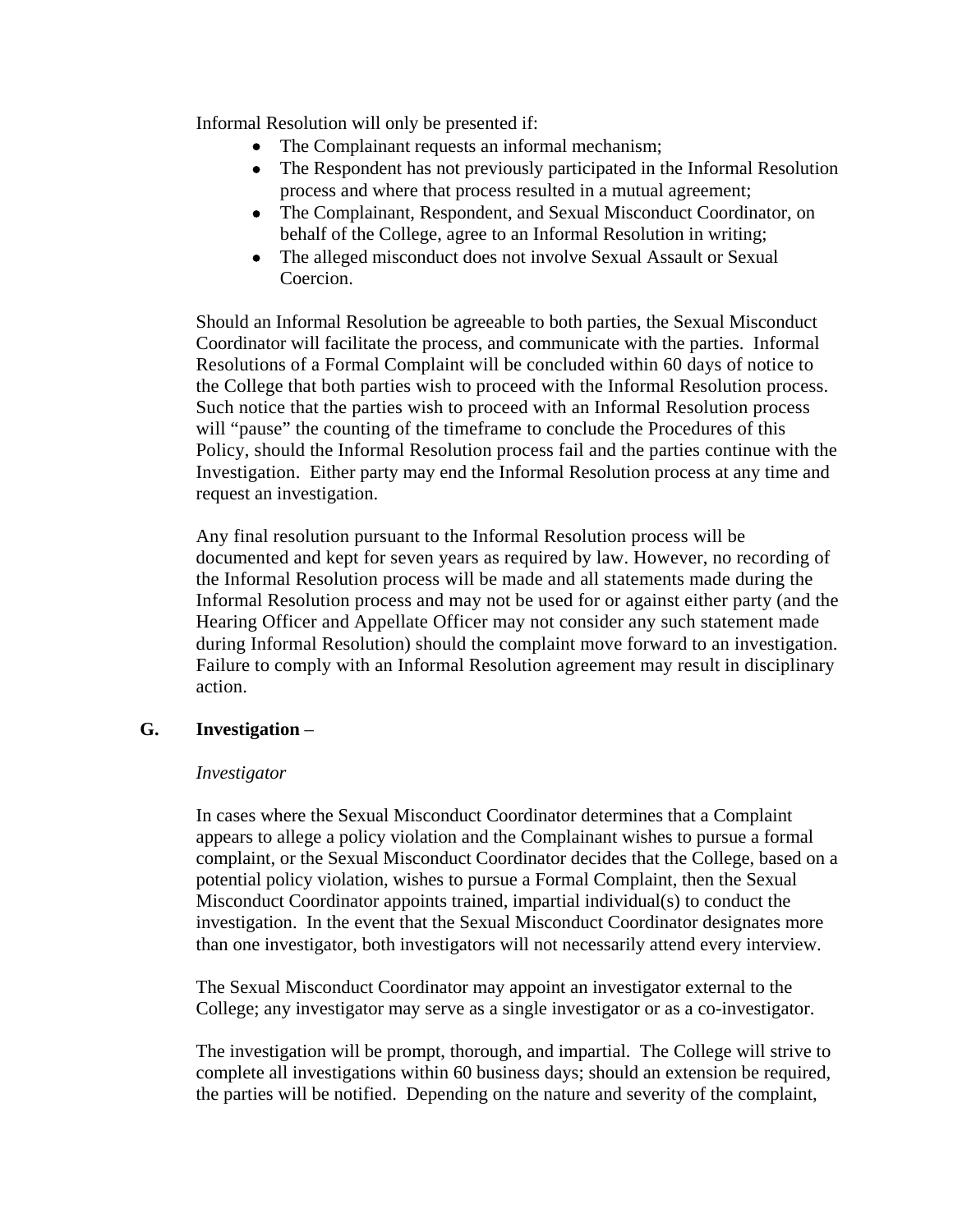and after an individualized assessment of each case, the College reserves the right to interimly suspend the Respondent and otherwise restrict their access to campus during the course of the investigation.

In all cases in which an interim suspension is imposed, the student will be given the opportunity to meet with the Assistant Dean and the Sexual Misconduct Coordinator or their designees prior to such suspension being imposed, or as soon thereafter as reasonably possible, to show cause why the suspension should not be implemented. The Assistant Dean and Sexual Misconduct Coordinator or their designees has sole discretion to implement or stay an interim suspension and to determine its conditions and duration. Violation of an interim suspension under this policy is grounds for expulsion.

#### *Communication and Confidentiality*

The investigator is responsible for communications with the parties regarding the progress of the investigation. This includes the date, time, and location of each interview the party is required or permitted to attend. The investigator will also inform the parties of their right to have an advisor of their choice present at any meeting or other proceeding under this Policy.

The investigator is responsible for providing the parties with the opportunity to review any documentary evidence that may be used in determining the outcome of the investigation before such a determination is reached. Specifically, the investigator will provide each party with the opportunity to review written summaries of any witness interviews, including interviews of the other party. It is important to note that any character evidence, personally identifiable information, and/or information that is irrelevant to the complaint, including information that is not permitted by law, will be redacted.

Parties and witnesses are expected to maintain confidentiality regarding the proceedings under this Policy, provided that the parties may speak to advisors, confidantes, parents, counselors, and law enforcement authorities regarding the matter, and may speak to others for the purposes of seeking, obtaining, or presenting evidence, or otherwise preparing for the meetings and proceedings described in this Policy.

The parties are reminded that, in addition to this Policy's prohibition on Retaliation and Intimidation, the College's civility policy remains in effect with respect to the parties' dealings with one another, witnesses, and third parties related to the proceedings under this Policy. Any documentary evidence, witness summaries, or other documents reviewed by the parties must be kept confidential, and may be used only for the purposes of the proceedings under this Policy. Should either party, thirdparties on their behalf, whether or not the party is aware of the action of the thirdparty, share, post, or otherwise disclose any of the documentary evidence, witness summaries, or other documents reviewed as part of the Complaint, other than as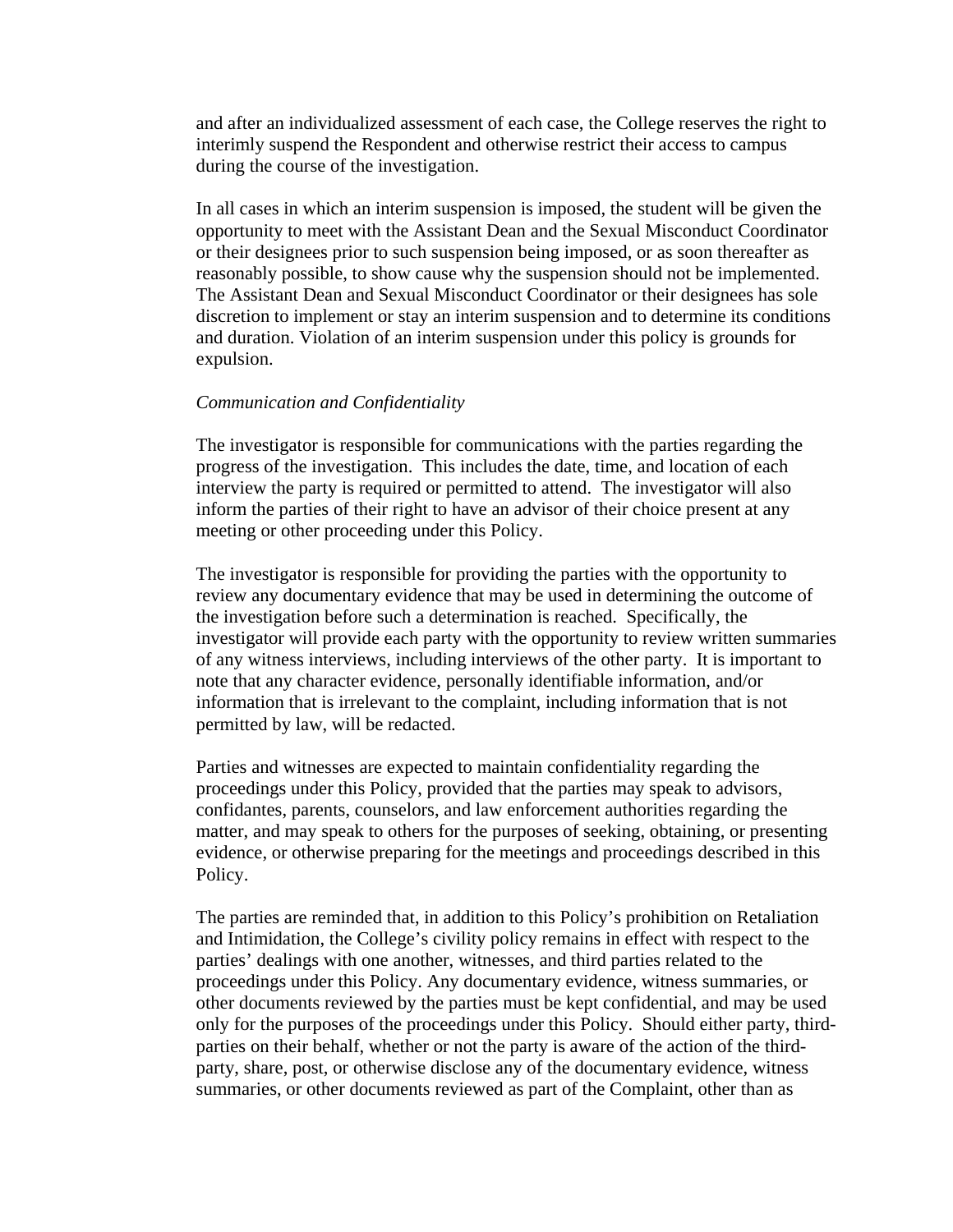permitted under this Policy, additional disciplinary action may be taken by the College.

#### *Advisor of Choice*

The Managing Coordinator will notify all parties that each is permitted, if they wish, to have an advisor of their choice present at any meeting or other proceeding under this Policy. Parties may change their advisor at any point during the process. Advisors may be attorneys.

Meetings/proceedings will be scheduled not less than three (3) business days in advance. If a party intends to have an advisor present at a meeting/proceeding, the party must notify the investigator at least twenty-four (24) hours in advance of the meeting/proceeding of the identity of the advisor. Advisors serve in a supportive role, and are not permitted to participate actively in the investigation, or communicate with anyone other than the person being advised. Should the case proceed to a hearing, the Advisor for each party will question the other party and any witnesses that are called. Advisors are expected to conduct themselves in a professional manner at all times and respect the decisions made by the Hearing Officer. Advisors who fail to comply with these rules will be asked to leave and will not be permitted to attend future meetings/proceedings. Should this occur, the impacted party will be able to select another person to serve as their advisor.

Should a party not select an advisor, the College will provide an advisor to that party prior to the hearing, if not sooner, based on the wishes of that party.

Parties initiating this Policy on the Annapolis Campus are encouraged to review Section XIV, which outlines specific information about attorneys and advocates available within the State of Maryland.

### *Evidence Collection*

The investigator will interview the parties, as well as all relevant witnesses, gather any relevant evidence (such as texts/emails, social media postings, surveillance video, photos), and consider all relevant evidence. The investigator retains discretion to determine how to conduct the investigation and what information is necessary and relevant. Although formal rules of evidence will not apply, the investigator will not consider character evidence, incidents not directly related to the possible violation unless they tend to show a pattern, past sexual history (except as provided below), or sexual character of either party, unless such information is determined to be highly relevant by the Sexual Misconduct Coordinator. The investigation will be thorough, impartial, and fair, and all individuals will be treated with appropriate sensitivity and respect.

During the investigation, the parties will have an equal opportunity to share information and request that witnesses be interviewed. The parties will *not* be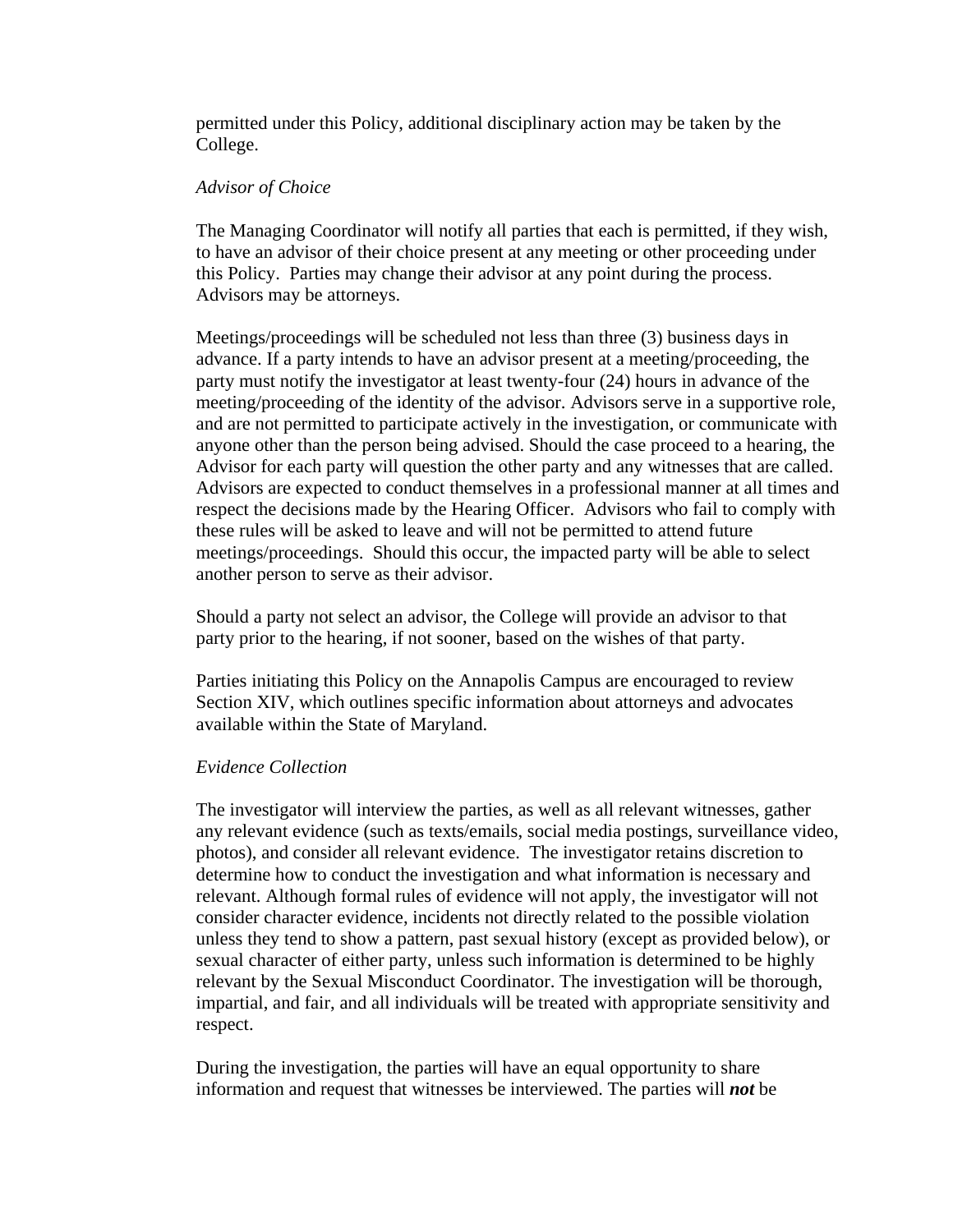interviewed together or be required to meet. Either party may request in writing follow-up questions to be posed to any witnesses or the other party. These questions will ordinarily be asked of the witnesses or other party unless they are determined, in the investigators' sole discretion, to be irrelevant, redundant of questions previously asked, appear designed to abuse or intimidate the witness or other party, or otherwise inappropriate.

The investigator is a neutral fact-finder, who, during the course of the investigation, may gather information in multiple ways. The investigator may collect documents and other information and may also interview witnesses or other people with relevant information beyond those identified by the parties. The interviews are not required to be in-person.

The investigator may decline to gather information if:

- the request seeks information about the Complainant or Respondent's past sexual history with anyone other than the other party except to:
	- a. Prove the source of injury;
	- b. Prove prior sexual misconduct;
	- c. Support a claim that a student has an ulterior motive; or
	- d. Impeach a student's credibility after that student has put his or her own prior sexual conduct at issue.
- the request seeks information about either party's mental health history, unless that party consents;
- the request seeks information that is unreasonably duplicative;
- the request is unlikely to yield relevant evidence;
- the request seeks information that the requesting party could obtain from another source with greater convenience or less burden;
- the request unreasonably invades the privacy interests of a party or witness or seeks information protected by federal or state law; or
- the burden of complying with the request is likely to substantially outweigh the benefit of the information as relevant evidence in the hearing.

### *Witness Statements and Summary of Evidence*

The investigator will prepare Witness Statements and a draft "Summary of Evidence" that includes all of the evidence to be considered at the conclusion of an investigation, including, but not limited to, any documents and/or materials gathered during the investigation, statements by witnesses, and statements by the parties. The Parties will be provided with the opportunity to review all witness statements, including the statement of the other party, and send to the investigator questions to be posed in response. Parties will be given ten (10) days to review and respond to witness statements.

Parties may be provided with witness statements throughout the course of the investigation or after all of the witnesses have been interviewed. In cases where the parties are provided with all of the witness statements at once, additional time to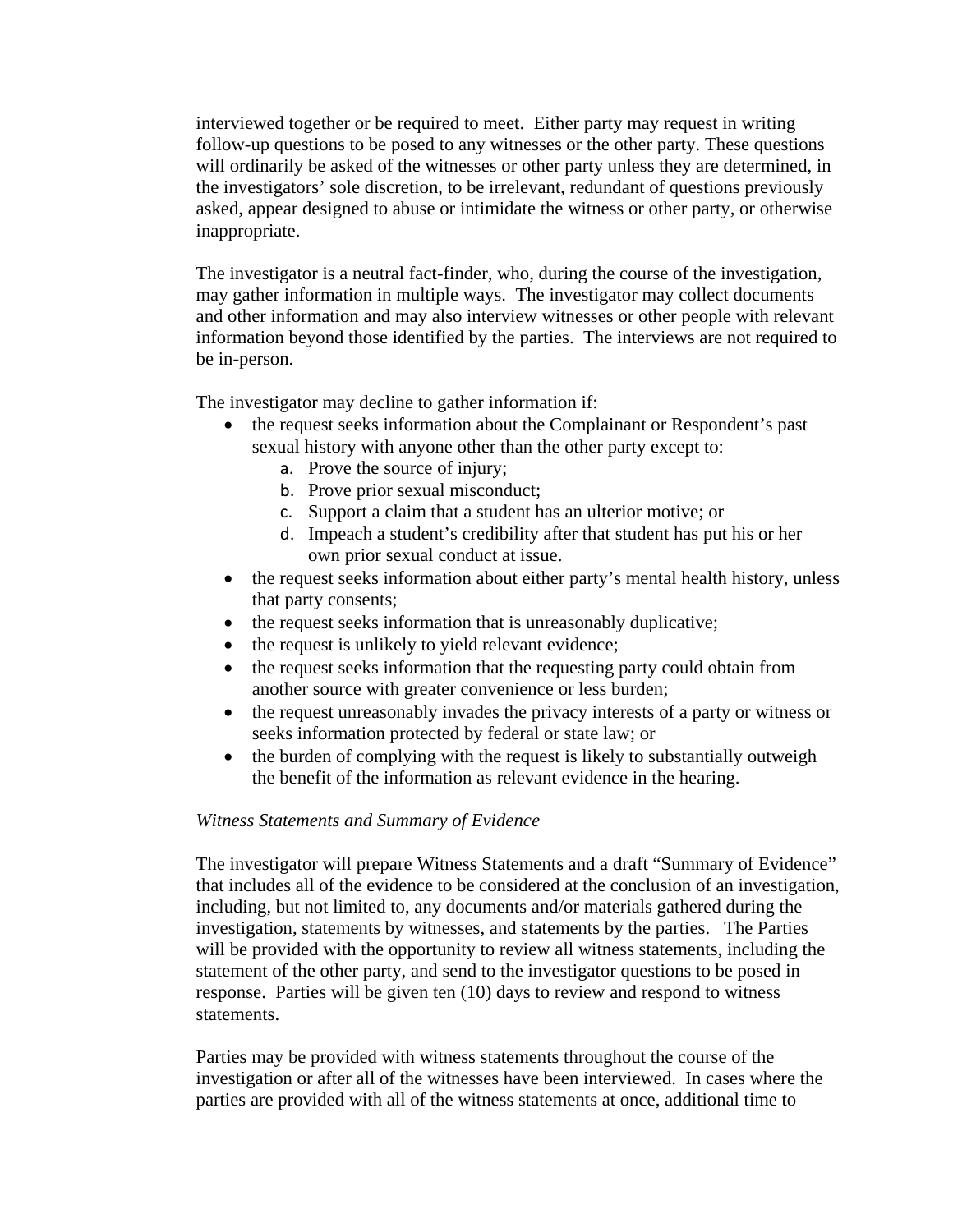review the materials may be provided at the sole discretion of the investigator.

Before the Summary of Evidence is finalized, the parties will be given the opportunity to review the document. Parties must submit any comments about this summary to the investigator within five (5) calendar days of the date when it was provided.

### **F. Potential Outcomes of Investigation: No Charge Decision, Non-Hearing Resolution or Referral for a Hearing**

Following an investigation, or possibly during the investigation in the event of a Non-Hearing Resolution or withdrawal of the complaint, the Sexual Misconduct Coordinator will adopt one of the following options:

### *No Charge Decision*

If the Sexual Misconduct Coordinator concludes that a reasonable Sexual Misconduct Sexual Harassment Hearing Panel ("Hearing Panel") could not find by a preponderance of the evidence that the alleged Prohibited Conduct occurred, no charge will be issued, and the Sexual Misconduct Coordinator will issue an Outcome Letter. The Outcome Letter can be appealed pursuant to Section XI.

### *Non-Hearing Resolution*

If the Sexual Misconduct Coordinator concludes that a reasonable Hearing Panel could find by a preponderance of the evidence that the alleged Prohibited Conduct occurred, but there is not a significant dispute among the parties and the Sexual Misconduct Coordinator about the proper outcome of the matter (including administrative remedies and disciplinary sanctions), the Sexual Misconduct Coordinator may suggest to the parties a resolution without a hearing. In no case shall the parties be required to engage in discussions together regarding a proposed resolution.

- A non-hearing resolution is not available if a party objects to such a resolution.
- A non-hearing resolution will result in an Outcome Letter.
- The administrative remedies and disciplinary sanctions will have the same force and effect as though they were imposed following a review panel.
- Non-hearing resolutions cannot be appealed.

### *Referral to a Sexual Misconduct Hearing Panel*

If the Title IX Coordinator concludes that a Sexual Misconduct Hearing Panel could find by a preponderance of the evidence that the alleged Prohibited Conduct occurred and that a non-hearing resolution is either not possible or not appropriate based on the investigation, the matter will be referred to a Hearing Panel for adjudication.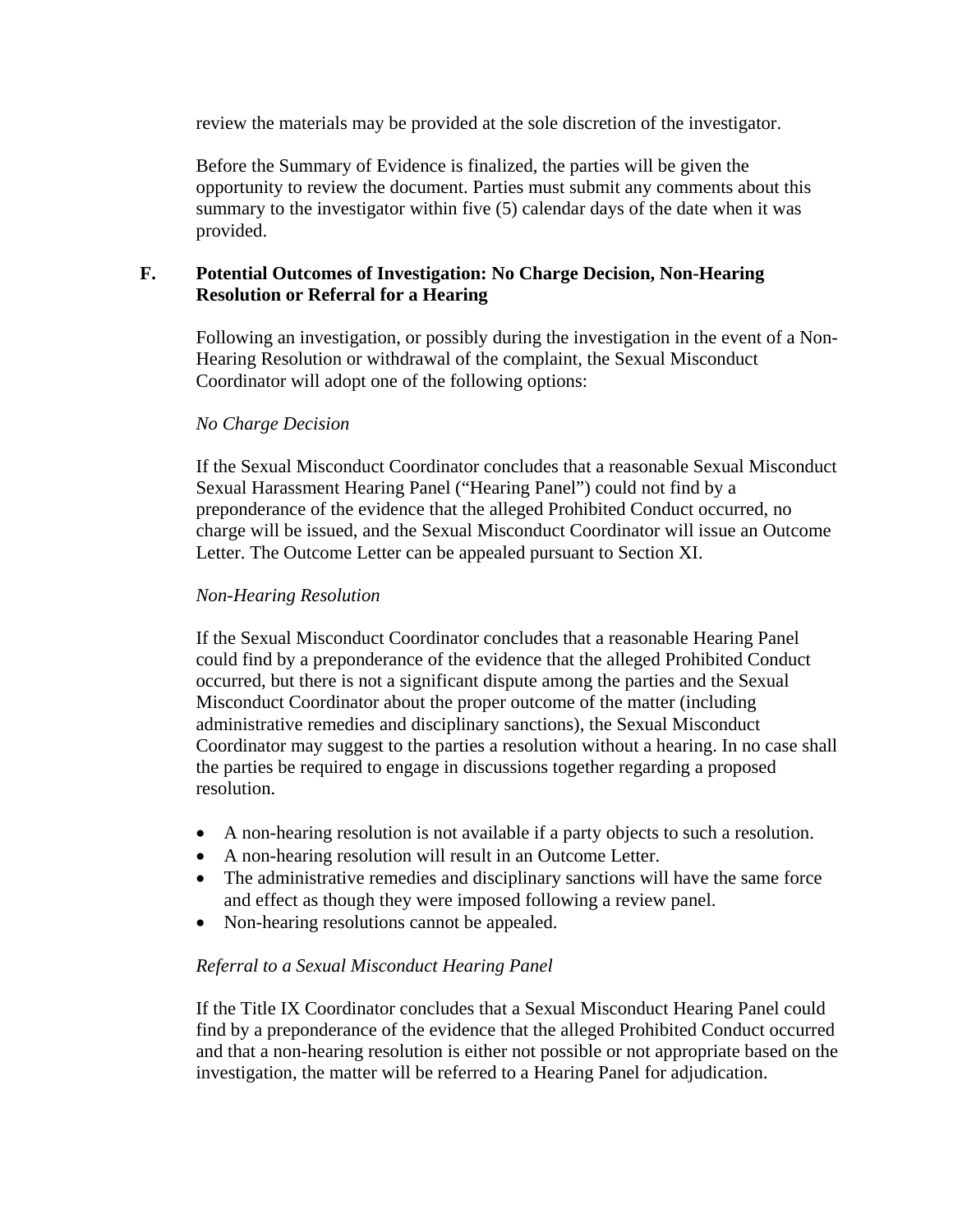# **SEXUAL MISCONDUCT HEARING PANEL**

The Hearing Panel is responsible for evaluating the information gathered by the investigator and determining whether a violation of this Policy occurred and the appropriate sanction(s).

### **A. Panel Composition**

Each Hearing Panel includes two members. One panel member will be an employee of the College and the other will be external to the College. The panel member external to the College will serve as the Hearing Officer. All Panel members will receive appropriate training on the Sexual Misconduct Policy and on sexual misconduct. Panel members will be determined by the Managing Coordinator, in conjunction with the Sexual Misconduct Coordinator.

# **B. Challenging Panel Members**

Either party may challenge a Panel member for an alleged lack of fairness or objectivity. A party challenging a Panel member must submit a written challenge to the Managing Coordinator stating with specificity the reasons for the challenge. The challenge must be submitted within forty-eight (48) hours after a party is notified of the names of the Panel members. The Sexual Misconduct Coordinator will determine if a Panel Member needs to be replaced.

# **C. Panel Process**

- The Hearing Officer will rule on all procedural matters and on objections regarding exhibits and testimony of participants at the hearing, may question the parties and any witnesses, and is entitled to have the advice and assistance of legal counsel. The other Hearing Panel member will ask questions through the Hearing Officer.
- Each party will have access to all of the evidence from the investigation, including a copy of the completed investigation report
- At the request of either party, the College will arrange for the hearing to occur with the parties located in separate rooms with technology enabling the hearing officer and the parties to simultaneously see and hear the participants answering questions. Participants may appear at the hearing virtually, and are not required to be physically present at the same physical location of the hearing.
- Each party may make opening and closing statements.
- No person will be required to disclose information protected under a legally recognized privilege. The Hearing Officer must not allow into evidence or rely upon any questions or evidence that may require or seek disclosure of such information, unless the person holding the privilege has waived the privilege. This includes information protected by the attorney-client privilege.
- Each party may have an advisor of their choice at the hearing. If a party does not have an advisor, the College will provide one. Advisors are not permitted to actively participate in the hearing, except for asking questions of the other party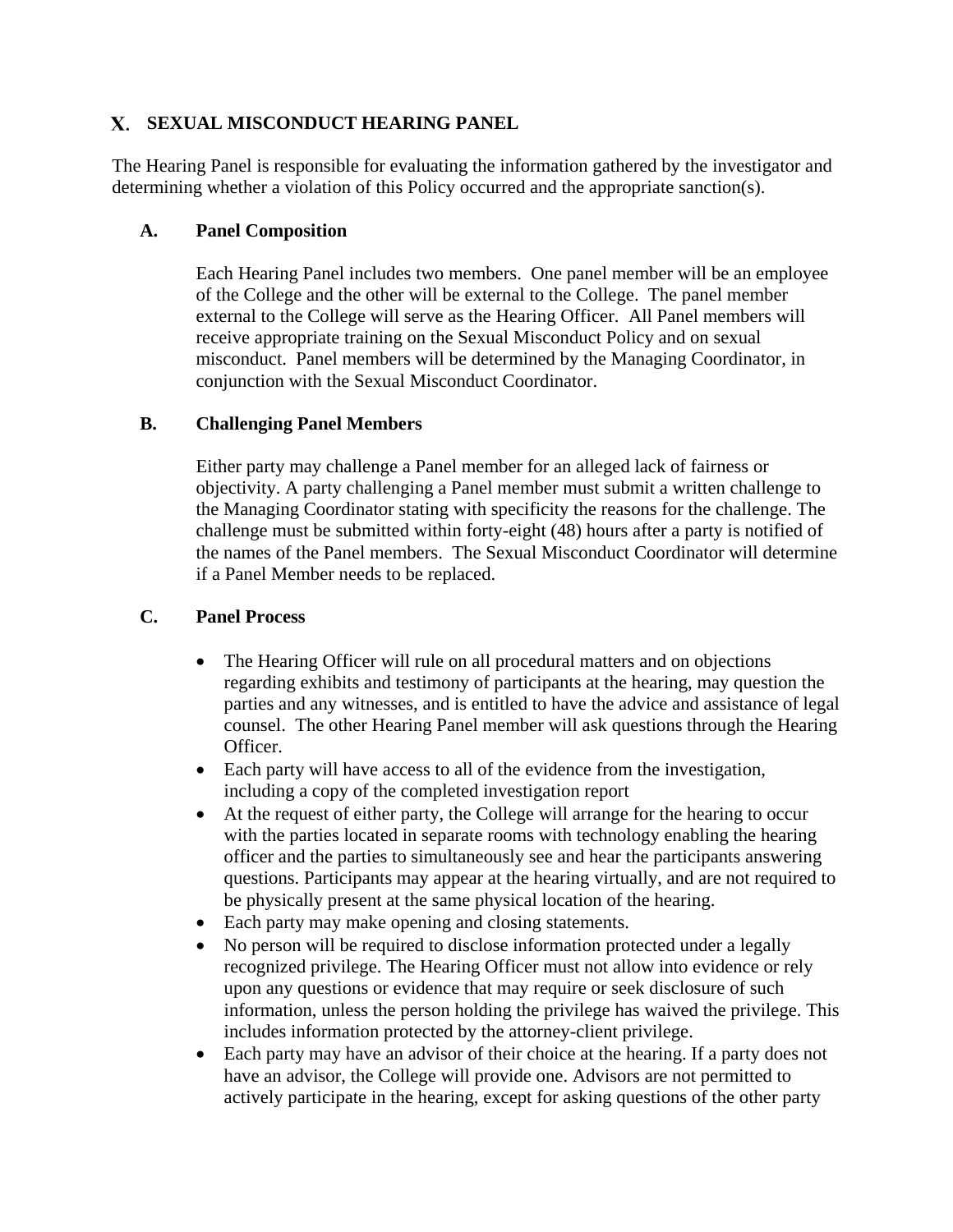and any other witnesses. In addition, witnesses may have an advisor of their choice at the hearing.

- At least five (5) days prior to the hearing, the parties and their advisors will be notified of the hearing date, time, and location. Please note that hearing may be conducted virtually, in which case parties will be provided with relevant electronic information.
- In advance of the hearing, parties will be required to identify witnesses to be called at the hearing, as well as to provide a brief written explanation of the information each witness would be asked to provide, such that the Hearing Officer can determine their relevance. The Hearing Officer has the discretion to exclude from the hearing evidence/witnesses/questions deemed irrelevant. At the Hearing Officer's discretion, pre-hearing meetings may be scheduled with each of the parties and their advisers to explain the hearing protocol.
- The Hearing Officer may, at the Hearing Officer's discretion, ask questions during the hearing of any party or witness and may be the first person to ask questions of any party or witness. Each party's advisor will have an opportunity to ask relevant questions and follow-up questions of the other party and of any witnesses that participate in the hearing, including questions that challenge credibility. Each advisor has the ability to ask questions directly, orally, and in real time at the hearing. The parties will not be permitted to personally ask questions of the other party or any witnesses that participate in the hearing. The advisors may ask questions under the following procedure:
	- o The advisor will ask a question of the applicable participant.
	- o Before the participant answers a question, the hearing officer will rule as to whether the advisor's question is relevant to the alleged conduct charges.
	- o If the Hearing Officer rules the advisor's question as not relevant, then the Hearing Officer must explain any decision to exclude a question as not relevant. If the Hearing Officer allows the question as relevant, the participant will answer it.
	- o A Complainant's sexual predisposition or prior sexual behavior is not relevant except where questions and evidence about a Complainant's prior sexual behavior are offered to prove that someone other than the Respondent committed the alleged conduct charged by the Complainant or if the questions or evidence concern specific incidents of the Complainant's prior sexual behavior with the Respondent and are offered to prove the Complainant's consent of the alleged conduct.
	- o If a party or witness refuses to submit to any cross-examination questions during the hearing, the Hearing Panel will not rely on any statement of that party or witness, when reaching a responsibility determination. The Hearing Panel will not draw an inference about the determination regarding responsibility based solely on a party's or witness's absence from the hearing or refusal to answer questions.
	- o The hearing will be recorded in audio or audiovisual format and may be transcribed at the discretion of the College. The recording or transcript, if applicable, will be available for the parties to inspect and review, upon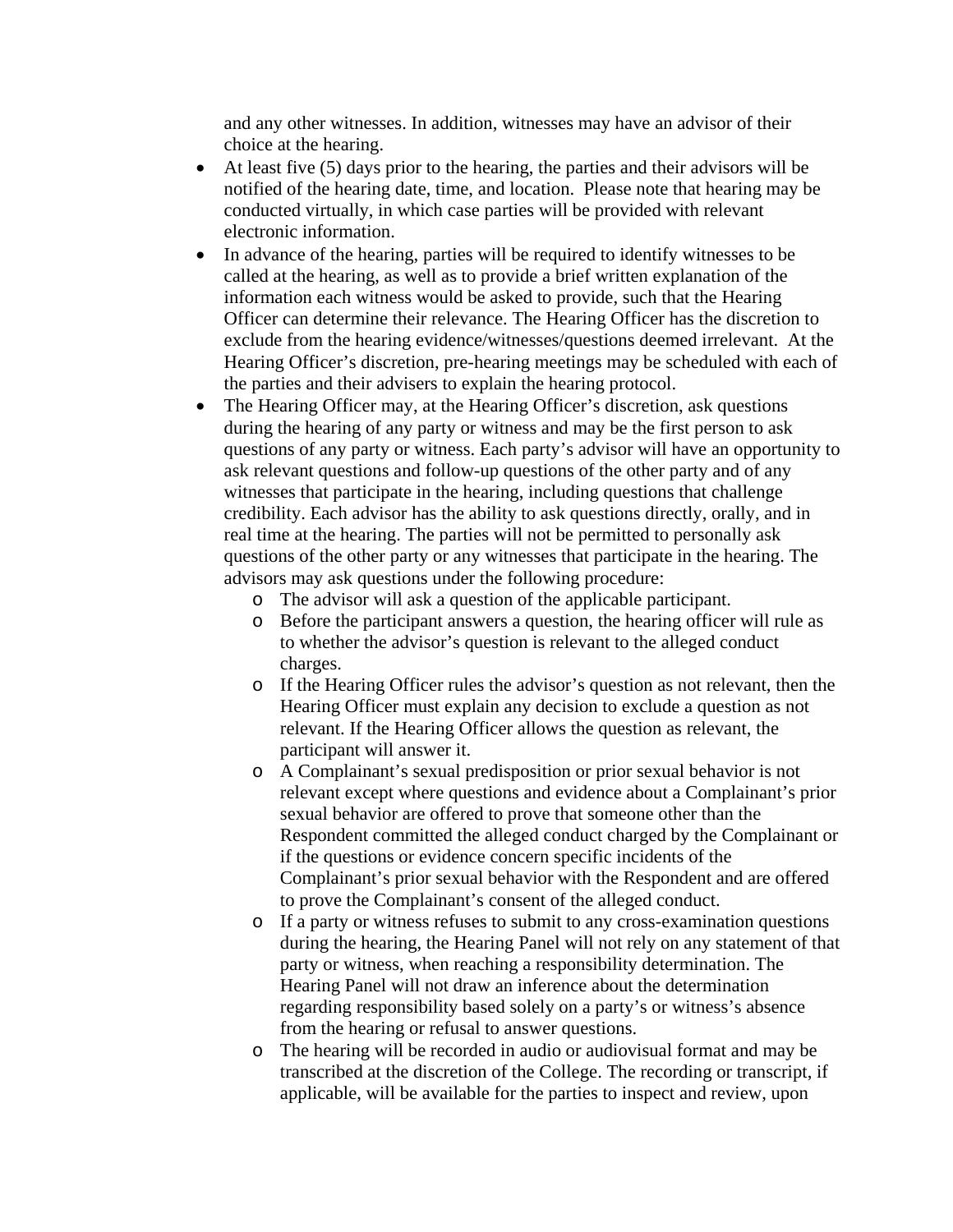request.

### **D. Written Determinations**

The deliberations of the Panel are private and closed to the parties and public.

The Panel shall determine whether a violation of this Policy occurred using the preponderance of the evidence standard.

Following the hearing, the Hearing Panel will consider all of the relevant evidence and deliberate regarding responsibility. The Hearing Officer shall make a determination, by a preponderance of the evidence, whether the respondent has violated the policy. The Hearing Officer shall write a written determination, which will contain:

- 1. The allegations potentially constituting sexual misconduct;
- 2. A description of the procedural steps taken from the receipt of the formal complaint through the determination (including any notifications to the parties, interviews with parties and witnesses, site visits (if any), methods used to gather other information, and the hearing);
- 3. Findings of fact supporting the determination;
- 4. Conclusions regarding the application of this policy to the facts;
- 5. A statement of, and rationale for, the result as to each allegation, including a determination regarding responsibility (i.e., whether a policy violation occurred), any disciplinary sanctions imposed if there has been a finding of responsibility, and whether any remedies designed to restore or preserve equal access to the College's education program or activity or working environment will be implemented; and
- 6. Relevant appeal information for the parties.

Disciplinary sanctions and remedies will be determined in accordance with the procedures listed below, and the information will be provided to the Hearing Officer for inclusion in the written determination.

The parties and their advisers will simultaneously be provided with the written determination via electronic format.

### **E. Sanctions**

If the Panel determines that a violation has occurred, the Panel shall then determine the appropriate sanction(s). Members of the College community who are determined to have violated this Policy may be subject to sanctions depending on the nature and severity of the offense, regardless of whether the sexual misconduct is the subject of a criminal investigation or results in a criminal conviction.

The goal of sanctions is to  $(1)$  end the misconduct;  $(2)$  remedy its effects on the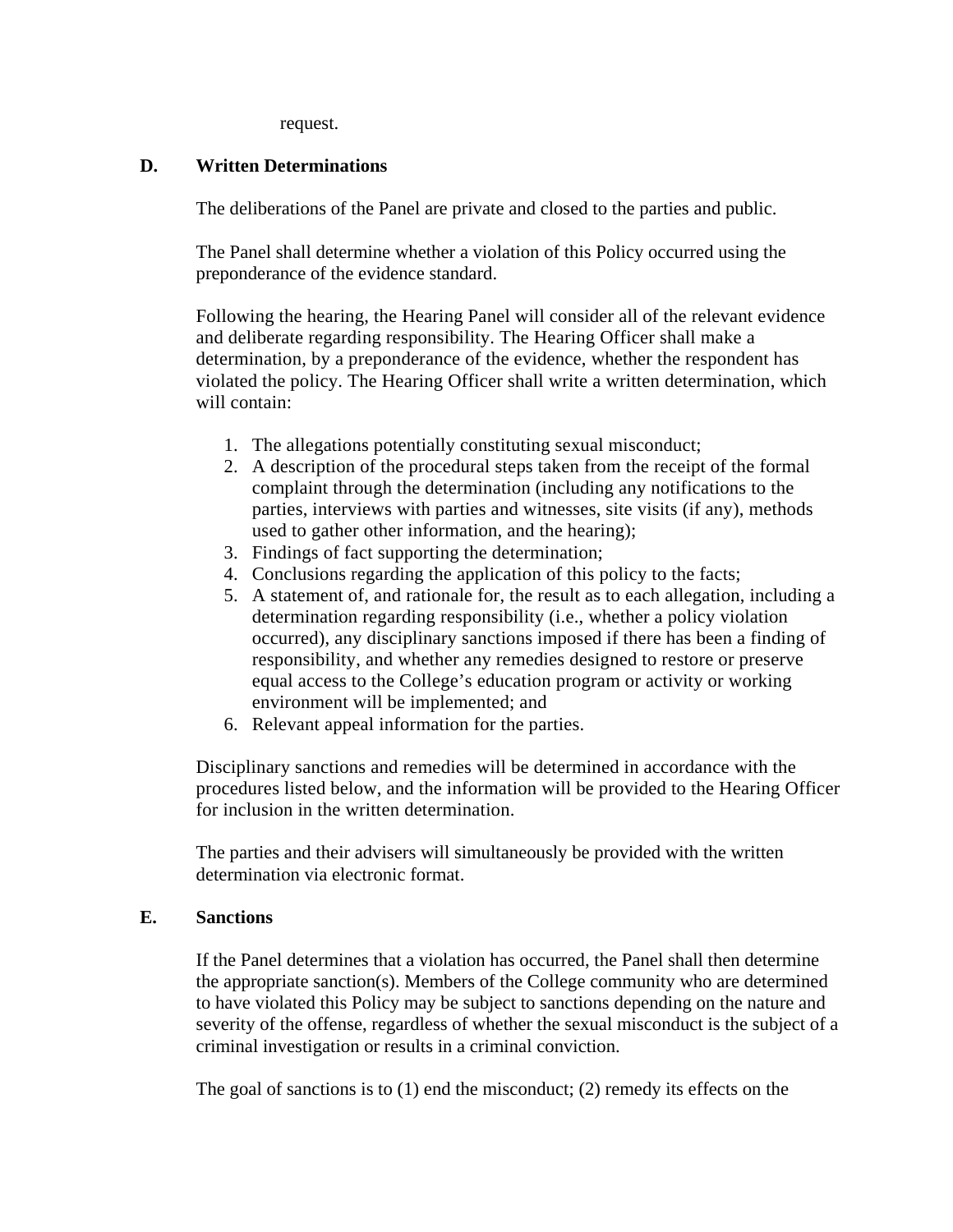reporting party and/or the College community; and (3) take reasonable steps calculated to prevent its recurrence.

Sanctions for sexual misconduct may range from mandated education, a formal warning, probation, suspension, expulsion (for students), or corrective action up to and including termination (for employees).

Sanctions may also require that existing support measures stay in place for a prescribed period of time. Likewise, sanctions may involve the imposition of new remedies, such as no contact orders, disciplinary probation, housing placement, or academic adjustments, based upon the facts developed during the investigation and the conclusions reached in the case.

Specific sanctions include, but are not limited to: formal reprimand (to be included in the permanent record of the student or employee); expulsion from the dormitories (if the person is a student residing on campus); suspension or expulsion from the College, with or without the refund of fees, in the case of students; suspension with or without pay or termination of employment, in the case of employees; commencement of procedures to terminate appointment by reason of "failure to perform teaching duties in a satisfactory manner" or for "moral turpitude," as provided in Polity Article IV (6) (a) (i) and (ii), in the case of tutors; disciplinary probation; no-contact orders or prohibitions from entering certain parts of campus or attending certain campus events; and mandatory education on issues related to sexual misconduct, including, but not limited to, prevention and awareness, victims' rights, and appropriate behaviors.

Upon a finding that a student is responsible for engaging in Rape as defined in III.P above, the Respondent will ordinarily be suspended for *a minimum of two (2) calendar years*, or a longer period up to and including expulsion, if one or more of the following factors are found by a preponderance of the evidence.

- 1. Proven history of prior Title IX Sexual Harassment or sexual misconduct by the Respondent;
- 2. Whether the Respondent has a proven history of violating no contact orders or restraining orders;
- 3. Whether the prohibited conduct involved the use of physical force, including but not limited to restraining, strangling, hitting, punching, slapping, or kicking;
- 4. Whether the prohibited conduct involved the use of a weapon;
- 5. Whether the Respondent facilitated the prohibited conduct through the use of drugs, alcohol, or other intoxicants;
- 6. Whether the prohibited conduct occurred by knowingly taking advantage of the incapacitation of the Complainant;
- 7. Whether the prohibited conduct involved multiple victims;
- 8. Whether the prohibited conduct was committed by multiple individuals acting together;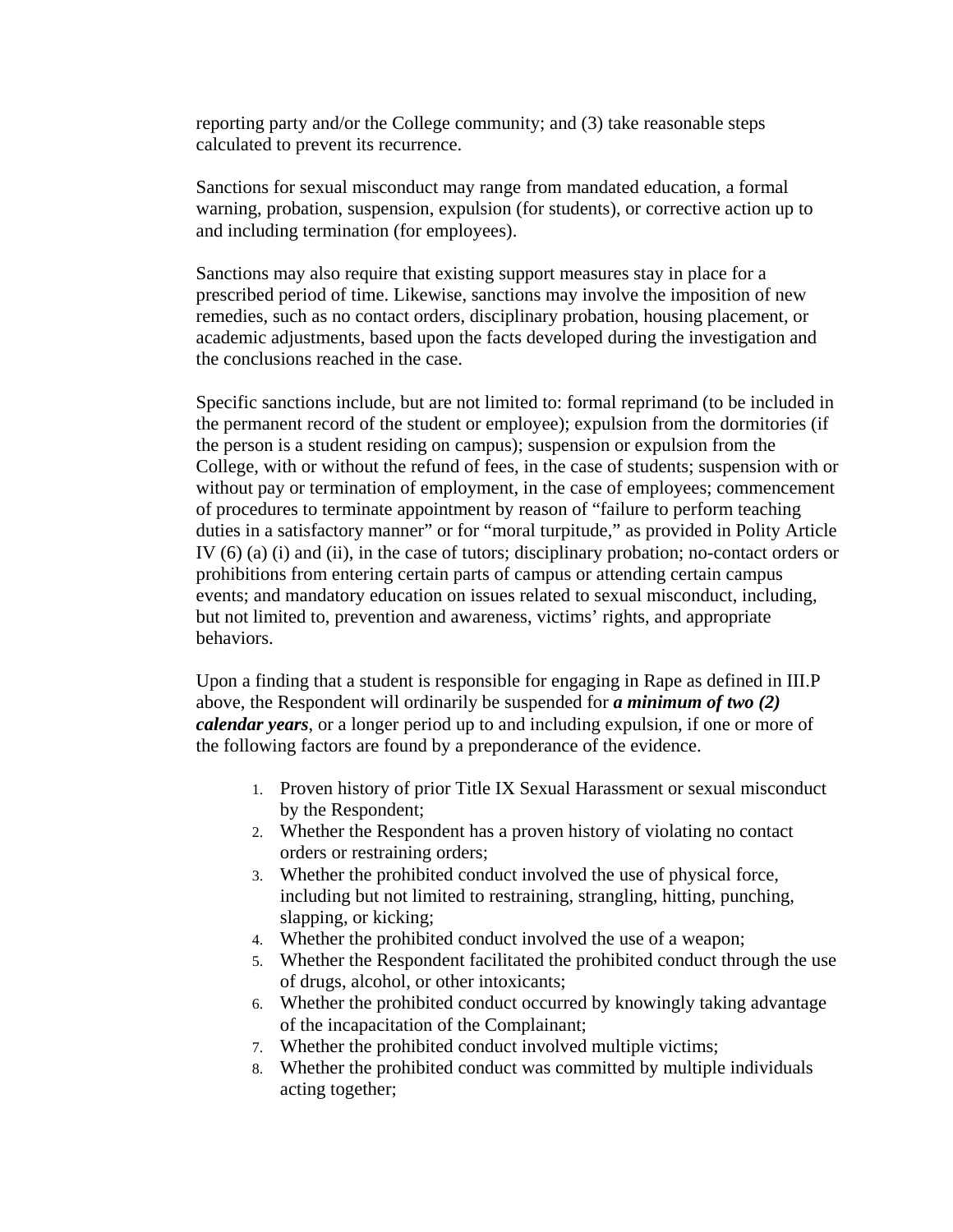- 9. Whether the prohibited conduct included the recording, photographing, transmitting, viewing, or distributing of intimate or sexual images without consent;
- 10. Whether the Respondent threatened violence against the Reporting Party, Complainant, or others.

Engaging in any other prohibited activity under this policy may result in a sanction greater than this minimum suspension period, even absent any of the factors noted above.

If either party (or their surrogates) is found to have engaged in Retaliation or Intimidation, they may be subject to sanctions beyond those articulated by the Panel by the Assistant Dean, Dean, or Director of Personnel, depending on the nature and severity of the offense and the individual's disciplinary record.

The Hearing Panel will determine sanctions solely for the case being adjudicated under this Policy. Additional or more severe sanctions may be imposed by the Sexual Misconduct Coordinator, Dean, Assistant Dean, or Director of Personnel/Human Resources for related violations and/or after a review of the disciplinary and/or employee file of the Responding Party.

Both the Complainant and the Respondent shall be notified in writing of the outcome of the investigation and the rationale of the Panel in reaching the outcome. The parties shall also be notified in writing of any sanction imposed on the Respondent as a result of a violation of this Policy.

The Panel process ordinarily concludes within fifteen (15) days of the date the Panel is convened.

Interim support measures put in place during the investigation may be continued or implemented as part of sanctions. Even if a Respondent is found *not responsible*, in the discretion of the Sexual Misconduct Coordinator, support measures may remain in place depending on the circumstances.

# **Appeals**

The Complainant and the Respondent have equal rights to an impartial appeal. Appeals shall be limited to the following grounds:

- There was a material deviation from the procedures that affected the outcome of the process;
- There is new and relevant information that was unavailable, with reasonable diligence and effort that could materially affect the outcome.
- The Sexual Misconduct Coordinator, investigator(s), or hearing officer had a conflict of interest or bias for or against the parties (generally, or specifically in this matter) that affected the outcome of the matter.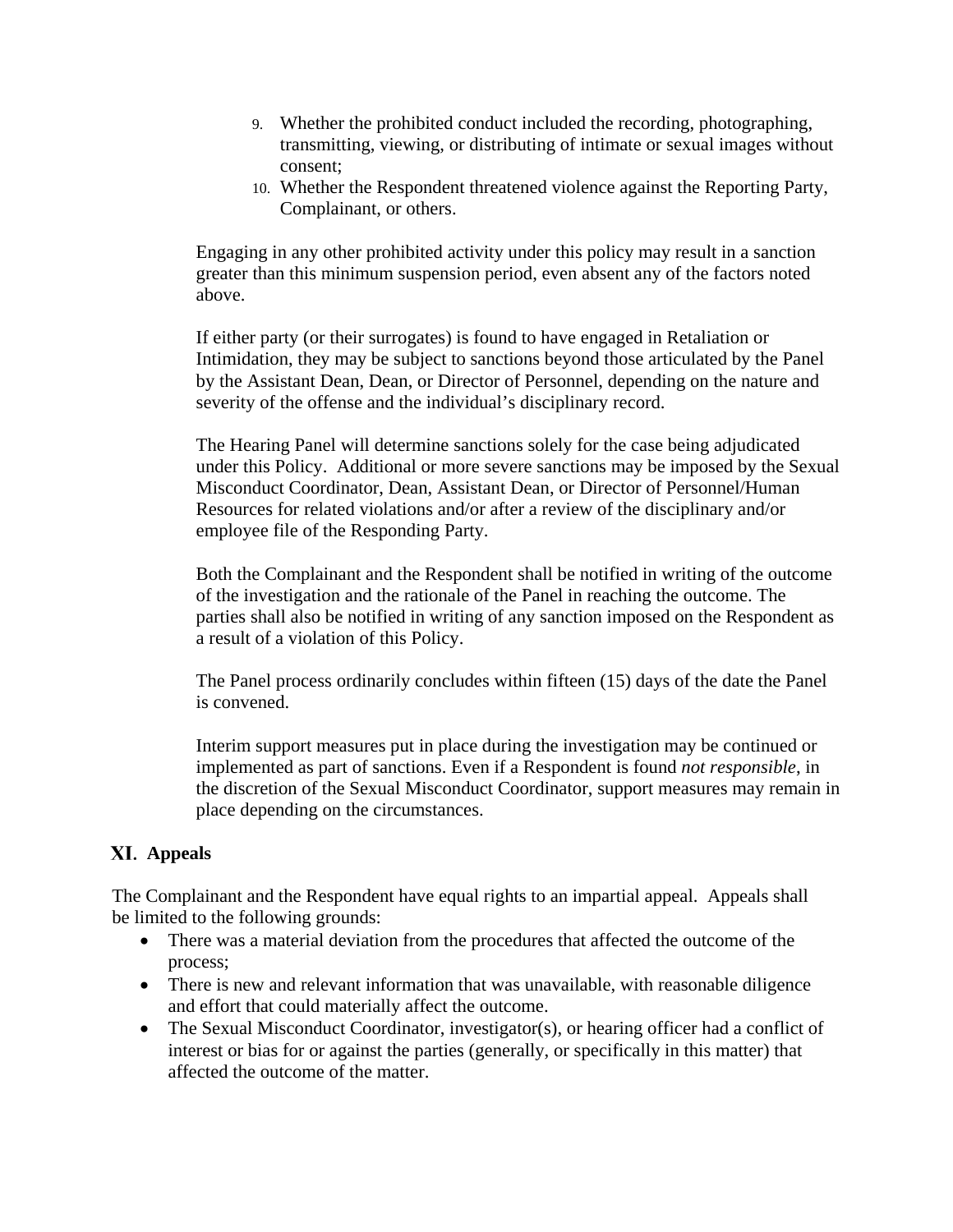Generally, the original decision, including sanctions, remains in effect throughout the appeal period.

Both the Complainant and the Respondent will have five (5) business days from written notification of an outcome to submit a written appeal to the Sexual Misconduct Coordinator. If the Sexual Misconduct Coordinator receives no timely appeals, both parties will be notified that the original decision stands.

If and when the Sexual Misconduct Coordinator receives a timely appeal, the appeal will be shared with the non-appealing party who may, but need not, provide a written response within five (5) business days of receiving a copy of the appeal. This response is a right, but not a requirement. The decision by a party not to respond to the other party's appeal does not indicate agreement with that appeal.

For cases adjudicated on the Santa Fe Campus, the person reading the appeal (Appeal Officer) will be the Director of Personnel on the Annapolis Campus. For cases adjudicated on the Annapolis Campus, the Appeal Officer will be the Director of Human Resources on the Santa Fe Campus. Parties will not meet with the Appeal Officer and should not communicate with them directly. The appeals process is conducted in writing through the Sexual Misconduct Coordinator. Therefore, when submitting documents in the appeal process, parties should include any and all information they would like to have considered.

The Appeal Officer will evaluate the appeal based on the record considered by the Panel. Any information or materials that were previously submitted and determined to contain personally identifiable information and/or information that is irrelevant to the complaint, including information that is not permitted by law and character evidence, will not be considered by the Appeal Officer.

The Appeal Officer is not expected to conduct a full review of the case. This is not an opportunity for the Appeal Officer to substitute their judgment for that of the Panel. Rather, they may only make changes to the original outcome when at least one of the specified grounds for appeal is met. The changes made should directly pertain to the appeal grounds that were met.

The Appeal Officer may a) determine that no grounds for appeal have been met; thus, the original decision stands; b) determine that grounds for appeal have been met, and choose to remand the matter back to the Panel to address the appealed aspects of the case; or c) may make a new finding of fact, finding of responsibility, and/or (as appropriate) sanction(s). The Appeal Officer's decision will be made based on the preponderance of the evidence standard. The Officer's decision is final, and no further appeal is permitted.

Absent unusual circumstances, the Sexual Misconduct Coordinator will provide the outcome of the appeal in writing to the Complainant and Respondent within fifteen (15) business days from the Appeal Officer's receipt of the appeal.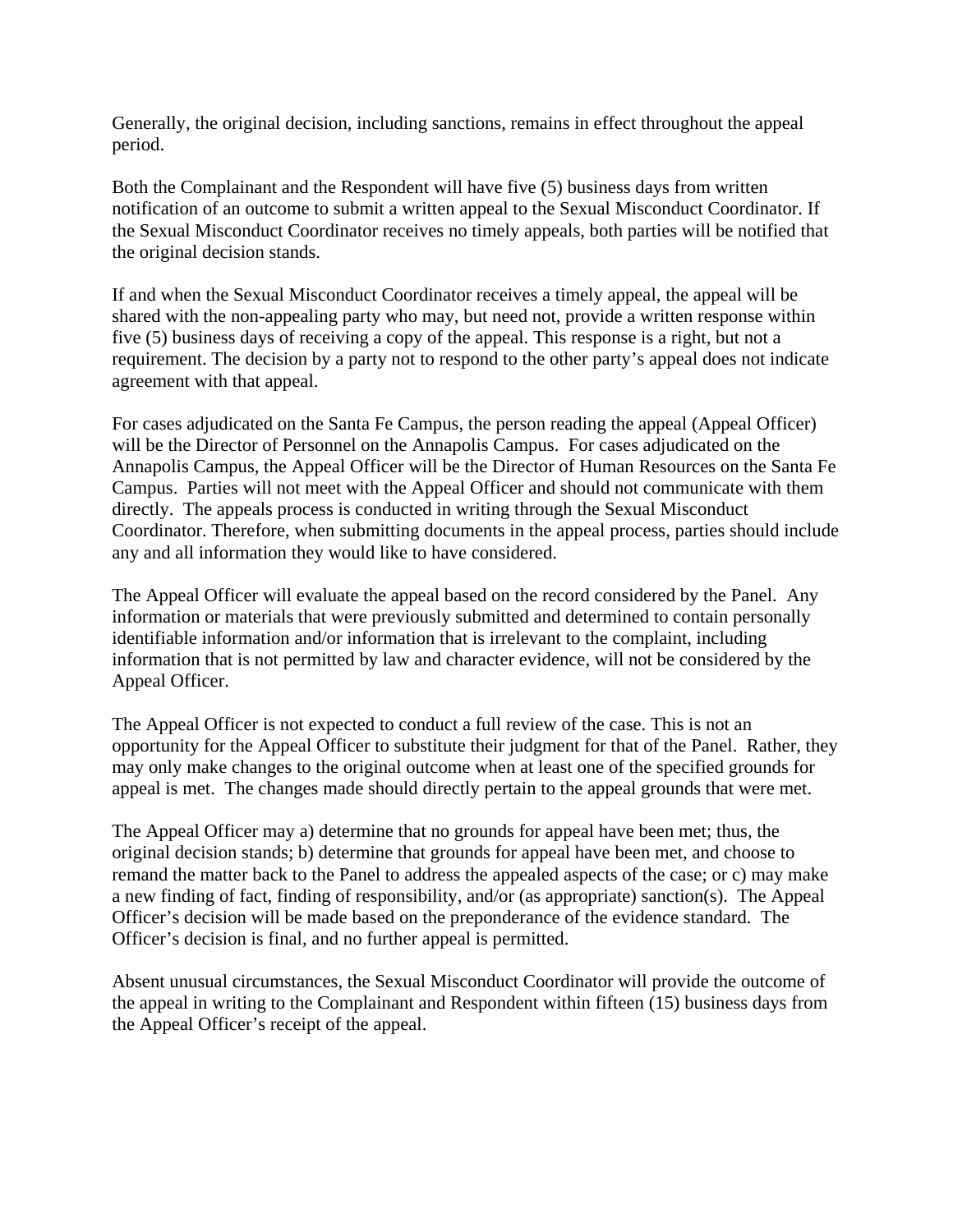## **Withdrawal from St John's College With Charges Pending**

If a student Respondent withdraws from St. John's College while any aspect of this Policy is in progress, and before any findings have been made, the Respondent's academic file will include a letter from the Sexual Misconduct Coordinator reflecting that the student withdrew pending an investigation of disciplinary charges. If a student Respondent withdraws after an investigation found that person responsible for violating the Policy, but before a sanction was implemented, the student's academic file will include a letter from the Sexual Misconduct Coordinator reflecting that the student withdrew pending disciplinary sanctions. Should a student decide to withdraw and not participate in the investigation or Panel, St. John's College may opt to proceed without the student to a reasonable resolution and the student will not be permitted to return unless all sanctions have been satisfied.

Should an employee Respondent decide to resign or otherwise leave the College and not participate in the investigation, St. John's College may opt to proceed with the investigation without the employee to a reasonable resolution and the employee may not be permitted to reapply for employment or to otherwise participate in the St. John's College community if a policy violation is found or if the investigation is impeded or impossible due to the employee's lack of participation.

# **Reinstatement of Students After Disciplinary Suspension for Any Sexual Misconduct**

Any reinstatement following a period of suspension for any violation is conditional. Students who wish to return to St. John's College following a term of disciplinary suspension for sexual misconduct must demonstrate that they are prepared to return to the College and meet behavioral expectations. *Reinstatement is not automatic.*

Students who request to be reinstated following disciplinary suspension for sexual misconduct must obtain clearance from the Sexual Misconduct Coordinator and the Assistant Dean on the campus where they were last enrolled. Such requests must be submitted in writing at least eight (8) weeks prior to the beginning of the semester.

Any student who has outstanding sanctions must complete them prior to reinstatement. Students who are being reinstated after suspension for Sexual Misconduct will have the following requirements:

- Disciplinary probation: Students who are reinstated after suspension will be placed on disciplinary probation for the remainder of their time at St. John College. Students on disciplinary probation are restricted from certain leadership positions/opportunities within the College. Students who violate any policies of the College or exhibit behavior prohibited by the College may face more serious disciplinary sanctions, including immediate dismissal from the College with no reimbursement of fees or tuition.
- Academic work: Any academic work completed elsewhere during the term of suspension will not be transferred into St. John's College.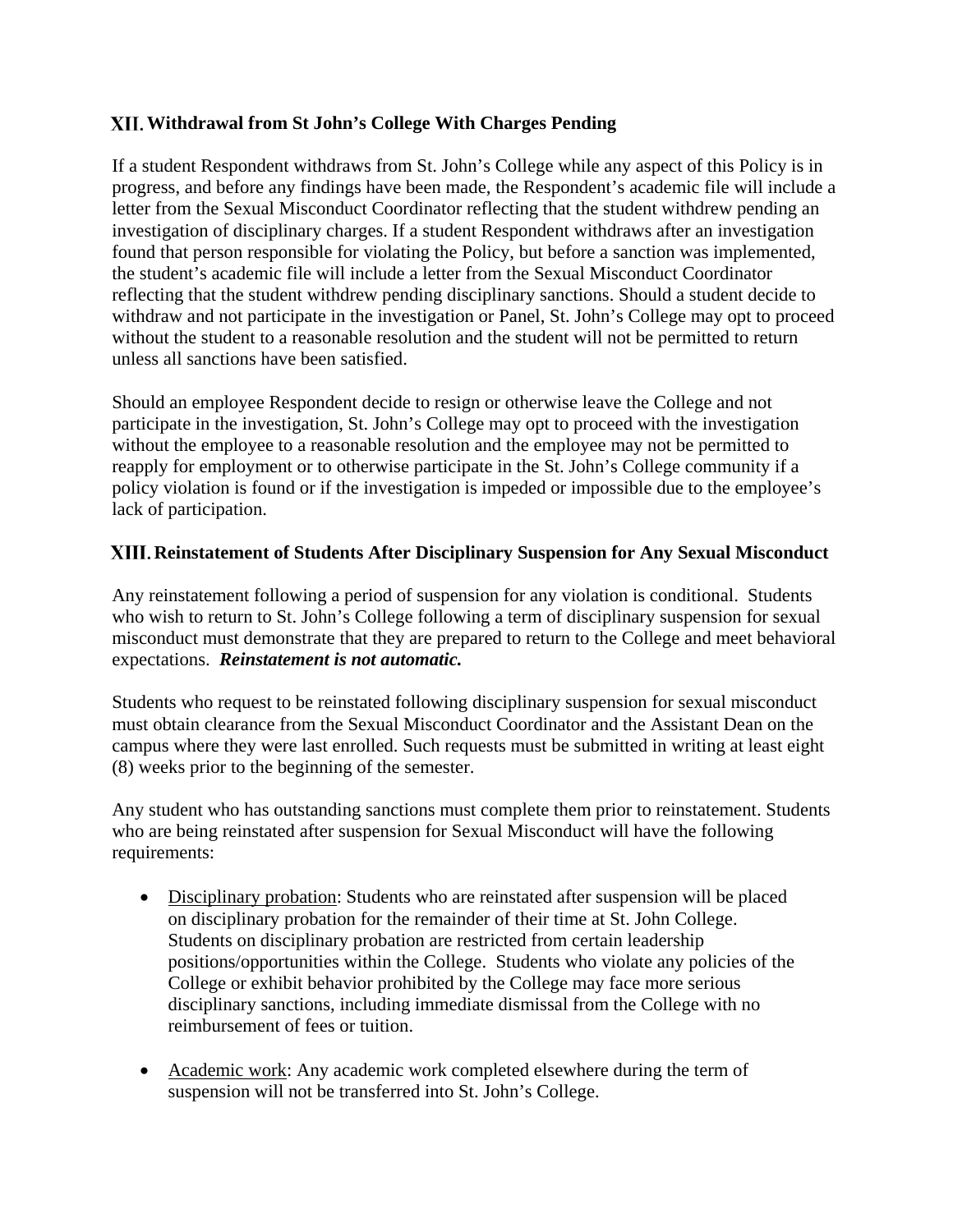- Proof of good standing: If a student has attended another institution of higher learning during the period of suspension, they will be required to provide (1) proof of good disciplinary standing from each institution attended; (2) a copy of their student conduct record from each institution attended.
- Financial aid/scholarships: Students who are seeking reinstatement from suspension must work with the Financial Aid Office to determine, what, if any, impact their suspension may have on any scholarship or financial aid.
- Complaints of misconduct: Prior to reinstatement, a student must notify the College if they have been the subject of any complaints of misconduct during the period of suspension, whether at an educational institution, through law enforcement, employment, or otherwise. Failure to notify the College of any complaints of misconduct will result in immediate expulsion should such complaints later come to light.
- Re-entry meeting: Students applying for reinstatement must schedule a meeting with the Sexual Misconduct Coordinator and the Assistant Dean prior to the desired term of re-enrollment to review the student's progress, assess readiness to return, and discuss expectations for re-entry.
- Check In: Depending on the circumstances, the Sexual Misconduct Coordinator and/or Assistant Dean may require the returning student to check in periodically to assess the student's transition and compliance.

If at the time of reinstatement the Complainant is still an enrolled student, the Sexual Misconduct Coordinator or Deputy Sexual Misconduct Coordinator will promptly notify the Complainant (1) if the Respondent requests reinstatement following a period of suspension for Sexual Misconduct; (2) of the reinstatement decision; and (3) when the Respondent is expected to return to campus.

The Sexual Misconduct Coordinator or Deputy Sexual Misconduct Coordinator will be available to meet with the Complainant prior to the student's reinstatement to discuss whether support measures are required.

The processes and potential for support measures outlined in this section may differ depending on the wishes of the Complainant concerning receipt of such notifications and the then-current status of the Complainant (i.e., whether or not they remain affiliated with St. John's College) which may affect the ability to implement certain accommodations.

# **Documentation**

The College (through the appropriate office) will retain all of the documentation generated as the result of a complaint for seven years, in accordance with state and federal records laws and College policy. All documentation of records are private and confidential to the extent possible